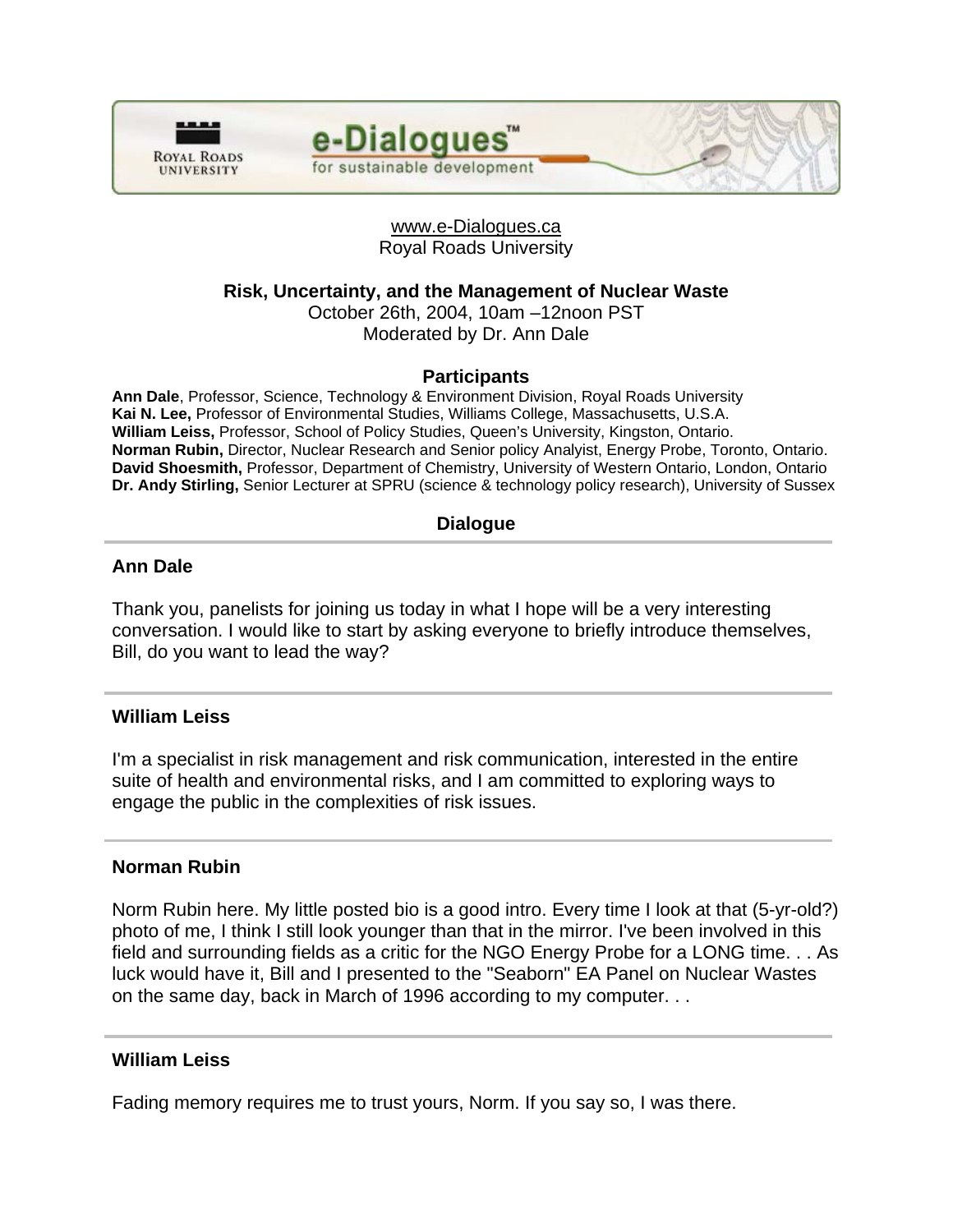### **Norman Rubin**

Bill, the documentation is at:

http://www.ceaa-acee.gc.ca/010/0001/0001/0012/0002/0005/earav\_e.htm

## **Kai Lee**

Hi, this is Kai Lee. I am a teacher of environmental studies at Williams College in Massachusetts in the USA. I wrote an issue paper for the Nuclear Waste Management Organization last year on "adaptive" management, a way of trying to learn from experience while undertaking a long-term process like handling used nuclear fuel.

## **Andrew Stirling**

Hi, great to join in this. Andy Stirling here. I'm one of those scientists-turned social scientists, now based at Sussex University in the UK. I'm interested in trying to find practical ways to deal with deep scientific uncertainties. And I work on ways to promote public participation to help take better account of divergent social values and interests in decision making about technology.

#### **Ann Dale**

Andrew, I always tease my natural science students by encouraging them to come over to the dark side, the social sciences, where life is more interesting.

#### **David Shoesmith**

I also presented to the Seaborn panel but as an AECL proponent of the waste disposal scenario evaluated. I never looked so young in a mirror.

My present position is the NSERC/Ontario Power Generation research chair in fuel disposal chemistry.

#### **Ann Dale**

Let us imagine that you are sitting around a kitchen table in Northern Ontario with your grandmother, who does not have a university degree, but who is very wise and has a lot of common sense. She is concerned about the issue of nuclear waste management because of possible sightings of the waste adjacent to her community. She first asks if her understanding of the facts are right--that is, there is currently a total of about 1.2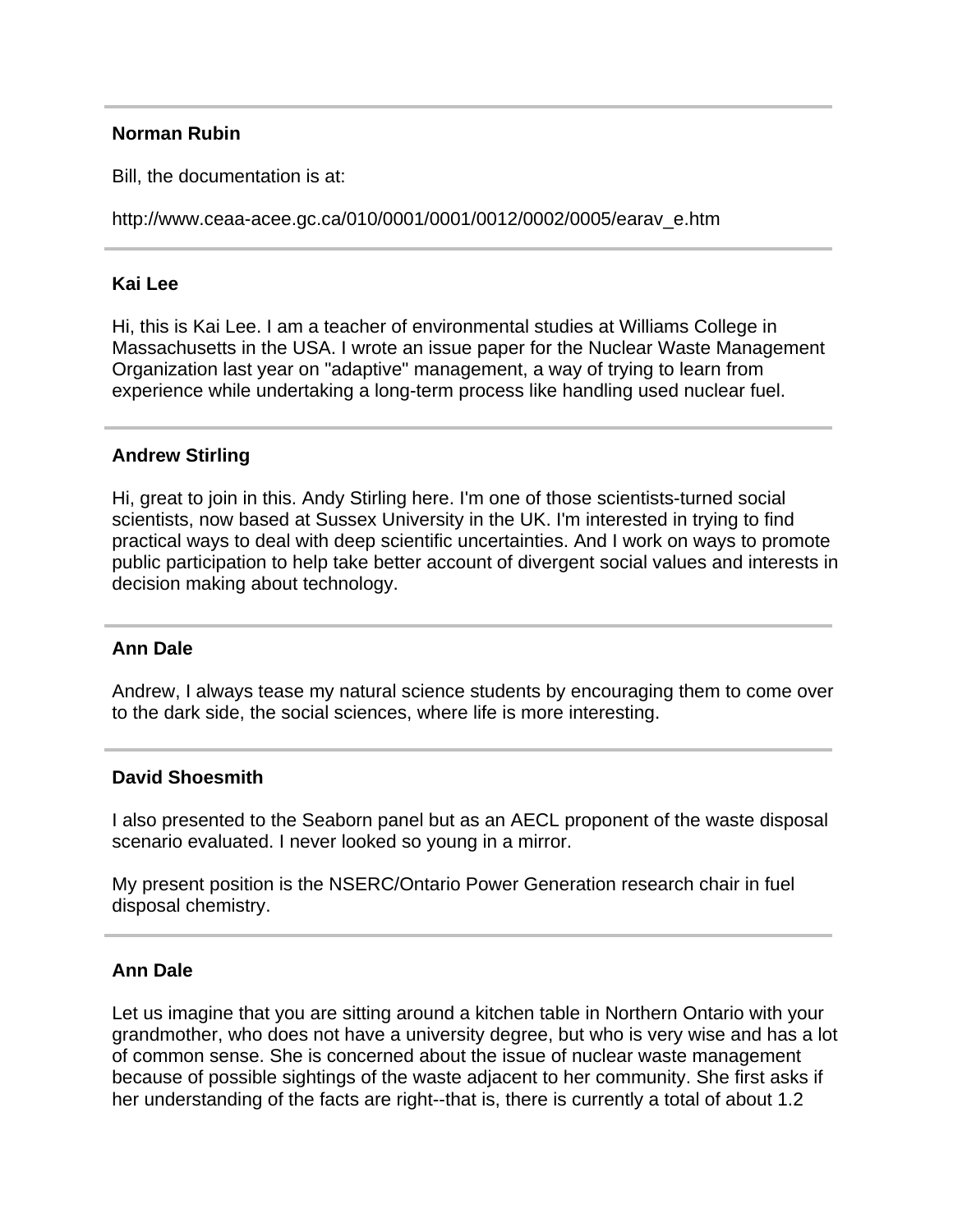million used fuel bundles, of which approximately 87% has been produced by Ontario Hydro; 6% by New Brunswick Power and 5% by hydro-Quebec and 2% by AECL.

So, essentially do you guys agree with the figures above and that something more sustainable concerning its disposal has to be done?

### **David Shoesmith**

I have no argument with those numbers and agree that careful disposal is necessary.

### **William Leiss**

SOMETHING has to be done, since the waste is extremely hazardous, in the way of good long-term risk management. Whether the solution is "sustainable" or not is, quite frankly irrelevant. The key criteria are safety, security, affordability, etc.

#### **Norman Rubin**

I would have guessed a few more bundles by now, and the use of "Ontario Hydro" rather than "OPG" also makes me suspect the facts are from a couple of years ago, but it's a good enough starting point for me.

At the Seaborn Panel, we were talking about a range between around 3.3 million bundles total (when present reactors shut down) and around 8 million, to fill the "concept" repository, as I recall.

## **Andrew Stirling**

Whoa there! I don't want to get too 'wild and woolly' right from the start. And being a Brit, I'm hardly in a position to second guess the details of the Canadian radioactive waste management scene.

But I'd be careful about kicking off like this with "THE FACTS". A large part of the issue here is that - whilst a load of things are just plain wrong - there are a number of different ways of looking at an issue like this that are equally right. So a single statement of "THE FACTS" can get us into tricky territory quite quickly.

For instance, why stop the account there? There are a bunch of other facts that might already start leading us down different directions.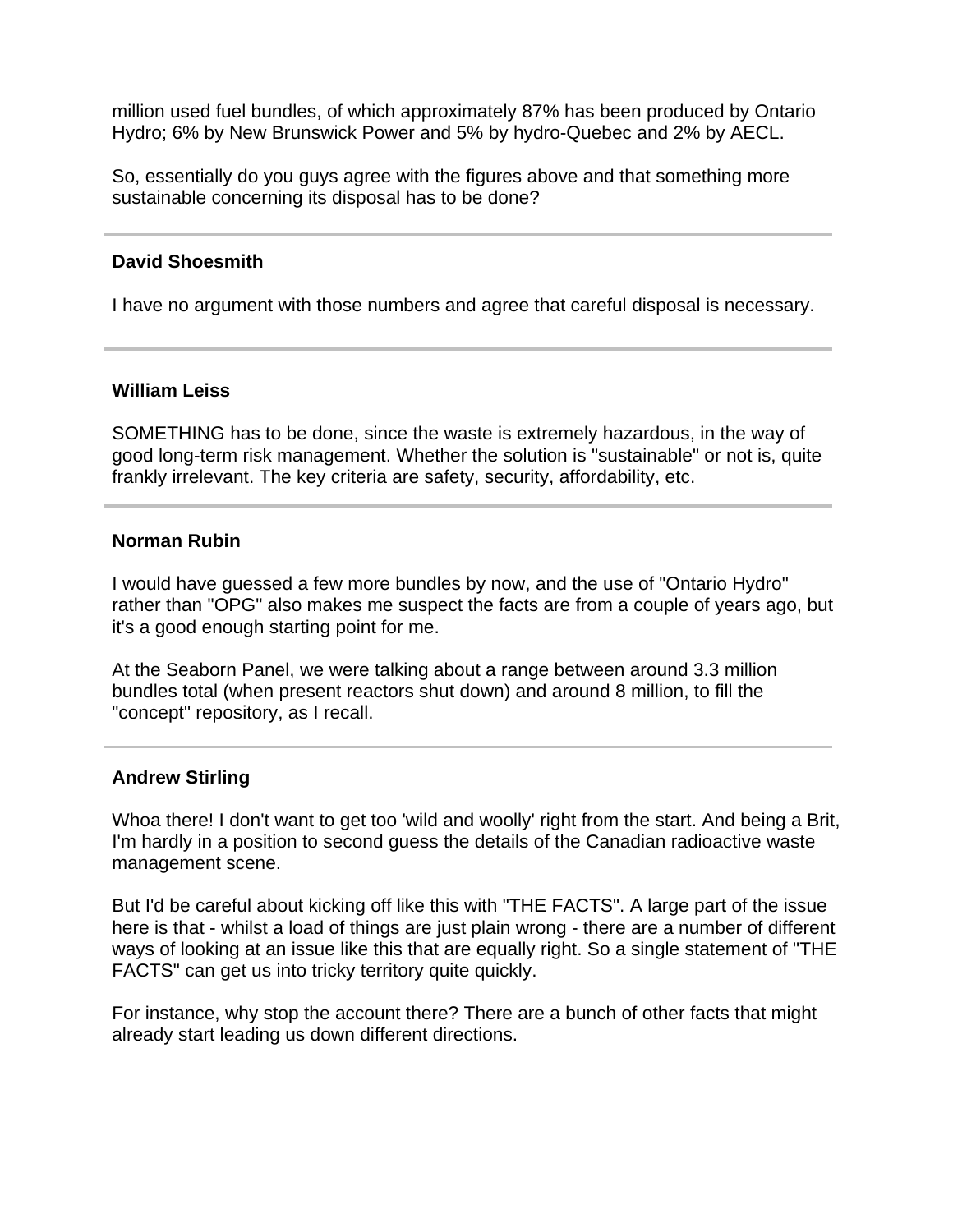### **William Leiss**

This part of the matter is not in dispute, Andy; there are about 1.6 million bundles now, going to 3.3 at the end of the useful life of this generation of reactions, for a total of 70,000 tonnes.

### **Norman Rubin**

The last "factual" statement, especially "So, essentially do you guys agree . . . that something more sustainable concerning its disposal has to be done?" may be a tad more arguable than intended. Obviously, we'd all agree that something (including status quo as a default) has to be done, and "done" for a long time, actively or passively. And that we'd like that "something" to be prudent and optimal and legitimate (though we may well disagree about what those terms mean, or how to weigh components thereof).

### **Kai Lee**

One "fact" (the inverted commas acknowledge Andrew's concern) I should add here is that doing nothing also has consequences. These risks seem both small and manageable in a year-to-year sense, but we should not lose sight of the fact that the dangers posed by the radioactive materials will endure for periods much longer than recorded human history.

## **David Shoesmith**

It depends what is meant by doing nothing. If a decision to bury them was made today, it would take 25 years to investigate, license and emplace the wastes

### **William Leiss**

Yes, Kai, the default option is to leave it where it is, at the reactor sites; that is, in my opinion, a cop-out and by far the least desirable risk management strategy. And yes, the time frame makes this a most interesting exercise; in the Assessment Team work, we found that a lot of judgments on RM depended upon one's scenario of the likely future of industrial society. (I'm a pessimist on this front.)

## **Kai Lee**

What I mean by "nothing" is an indefinite continuation of the status quo. This is unlikely to be capable of being continued (sustainable) for the duration of the hazards posed.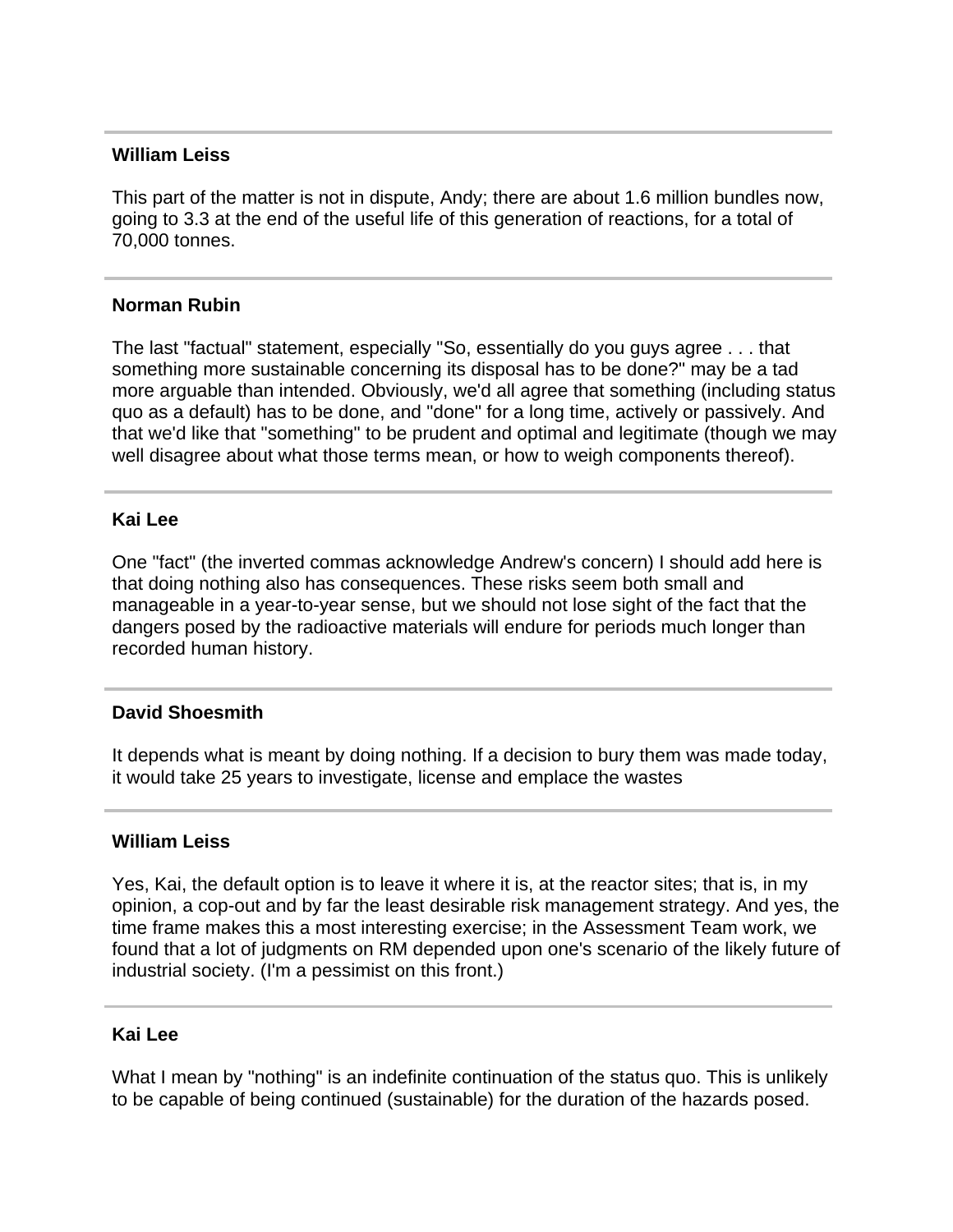#### **Norman Rubin**

It may also be worth agreeing to the fact that more waste is being added to the total as we "speak", and that AECL and others have plans or dreams to increase the rate at which more waste is being added, with no end or "sunset" in sight. Whether that fact is key or irrelevant is in the eye of the beholder, but it's a fact.

### **Kai Lee**

Norm is right to introduce the dynamism of where we stand. In addition, more used nuclear fuel and other radioactive waste is being generated in the US and other nuclear power producing nations. Some of those materials are both long-lived and highly mobile if released into the environment. This is not just a Canadian problem, although I would suggest we stick to what Canadians should do in this conversation.

#### **William Leiss**

Those are not the only plans in the works. A new generation of CANDU reactors using enriched uranium fuel (not before used in Canada) is already in the works.

#### **Norman Rubin**

Are you suggesting that using LEU fuel changes the waste equation significantly enough that the basic concerns change fundamentally? I'm just saying that there are still plans or dreams to build more reactors in Canada, so the amount of waste we're talking about disposing is essentially unbounded. Please to solidarity along the lines of "We've already got THE waste, We've got to decide what to do with it regardless" ring hollow (to many people) when most of THE waste We've got to dispose of doesn't exist yet. If the plea for solidarity comes from those who want to increase the rate of waste production, then a greater percentage of the public finds the pleas hollow.

#### **David Shoesmith**

Bill has a good point. There is an issue of inertia due to the uncertain future of nuclear power generation.

## **Andrew Stirling**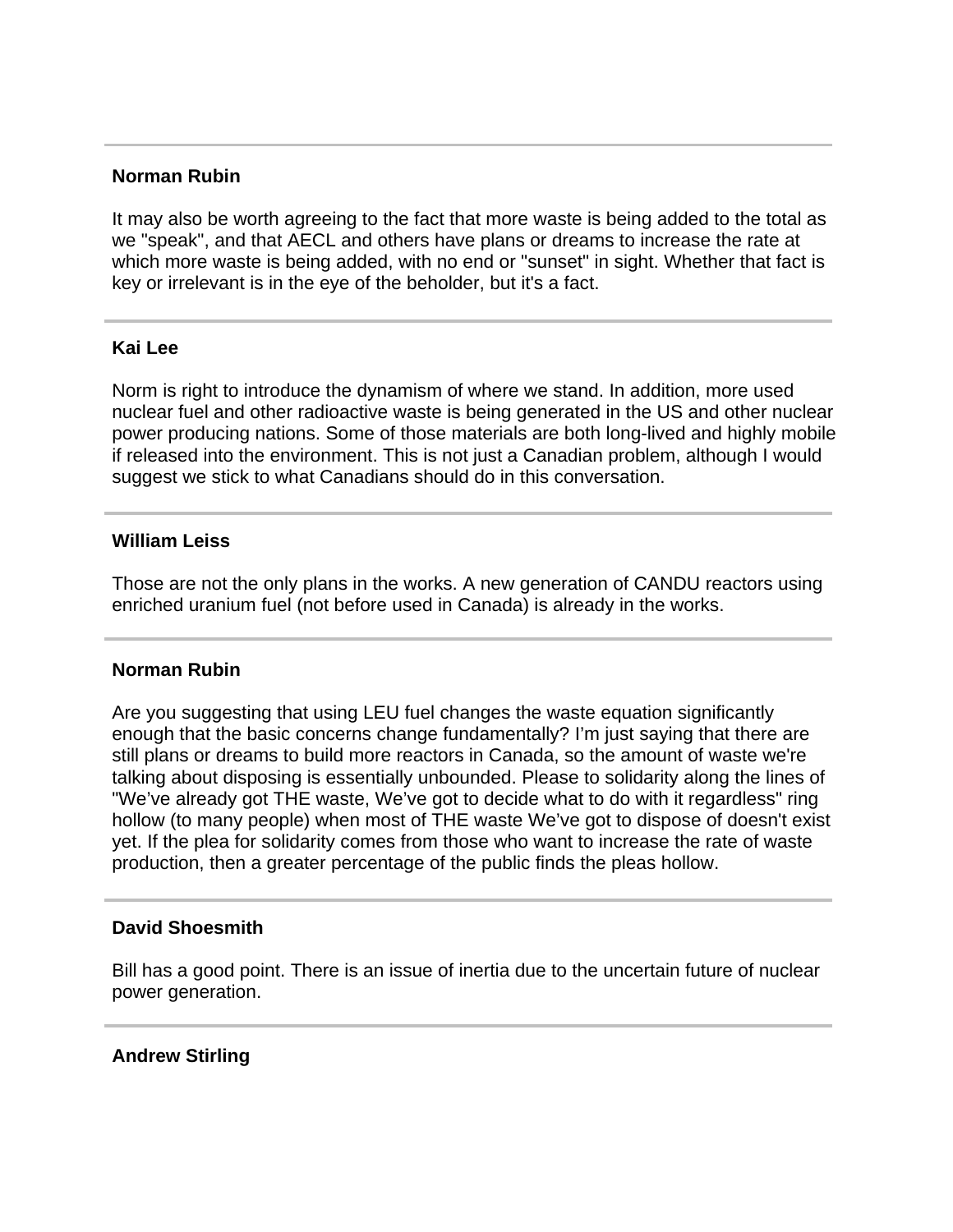We've pretty quickly got into the territory I had at the back of my mind with the point on 'facts'

How we 'bound' the domain of relevant facts has enormous implications for which way the discussion goes - let alone what we conclude.

The 'fact' that cessation of production is a potentially very concrete management option is often left out of the equation.

#### **Kai Lee**

Andrew, you're right that cessation of production is an option — one that is being advanced toward implementation in Sweden, as I recall.

Yet in a world where the Kyoto Protocol is coming into force, and in which demand for petroleum is sending oil prices up sharply, one can think that eliminating existing nuclear power generation won't make sense. And that doesn't even bring in Iran's ambitions.

## **David Shoesmith**

Kai, right next door to Sweden the Finns have started the process of licensing a new reactor.

## **Ann Dale**

I think I am beginning to understand a little, is there any consensus among experts about the best way to dispose of this waste, and the risks associated with the options?

### **William Leiss**

Ann, so far as I know - certainly, in North America - our recent exercise was the first time that multiple options (3 in our case) were compared simultaneously and for the same objectives.

#### **David Shoesmith**

In that very American way, the argument over disposal versus storage is underway in the USA.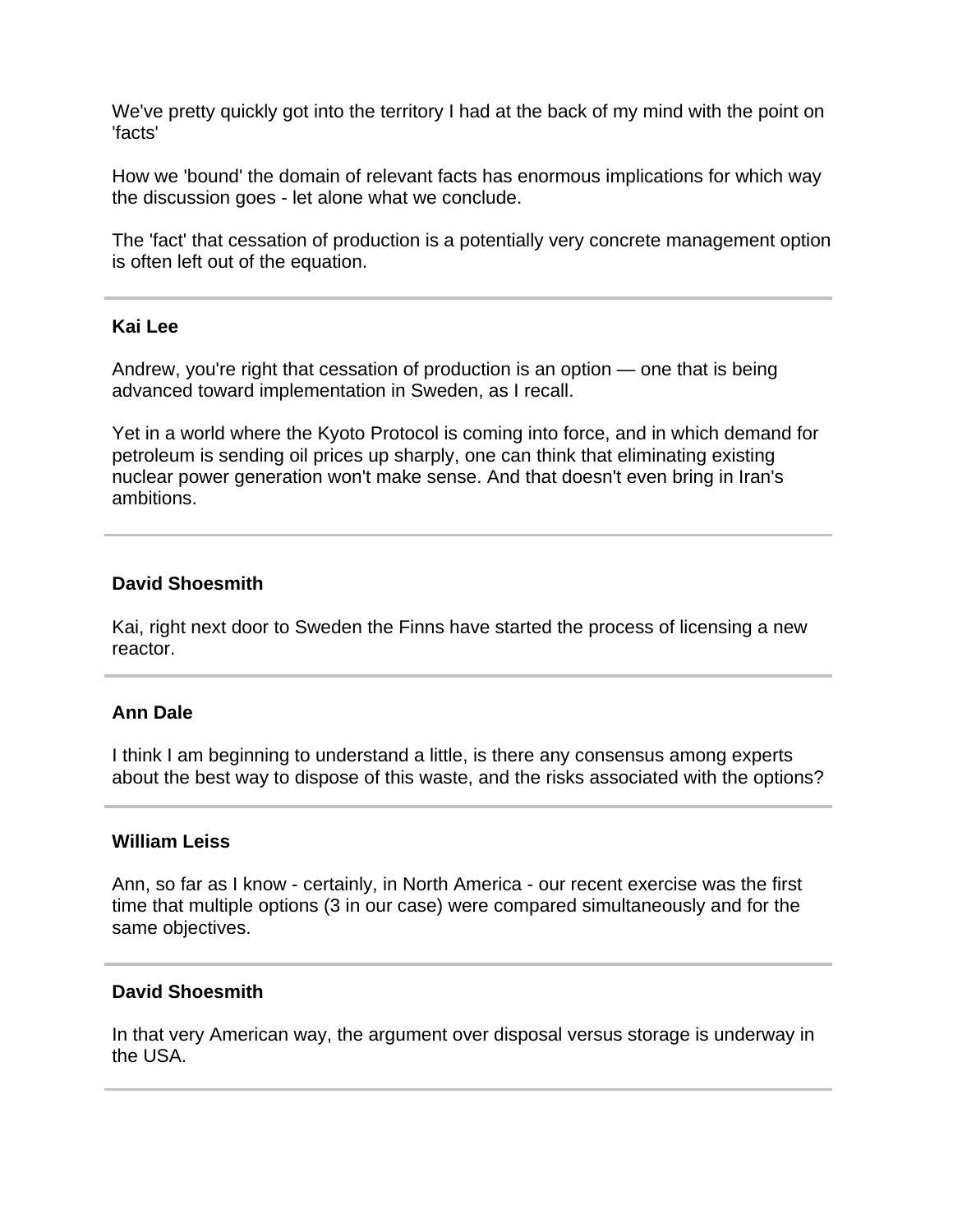# **Ann Dale**

Bill, can you expand on the three options a little? And in your opinion the risks associated with each? And what do others think?

### **William Leiss**

One is deep geological disposal (Canadian Shield), another is centralized storage, either above-ground or shallow underground, the third is continued at-reactor-site storage. There are quite different risk profiles associated with each.

### **Norman Rubin**

To me, one of the key variables in the physical decision (as opposed to the social or democratic decisions) is when -- or even if -- we make the move from managed "storage" to (essentially) passive, unmonitored and irretrievable "disposal". Bill, I don't think the risk profile changes that much (for the first 150 years or so) for natural uranium, SEU (as proposed for Bruce NGS) or LEU. HEU or MOX fuels arguably bring some different concerns, but not these, in my opinion.

### **William Leiss**

No, Norm, the basic case doesn't change with enriched uranium, but the risk management challenges - including terrorism (diversion) risk - certainly do.

## **Ann Dale**

What do you mean about the risks, what are they and is there any way to minimize them?

## **David Shoesmith**

I think we should put the amounts of waste being generated into perspective. A fuel pellet the size of the end of your thumb would power your house for a year.

### **Norman Rubin**

David, if these things were dangerous because of their volume -- e.g., they inhabited all the space in a house, forcing the inhabitants out in the cold, so they froze -- your point would be key. In fact, they are primarily dangerous because they are fiendishly toxic, and because they contain the stuff that nuclear weapons are made of. If all the waste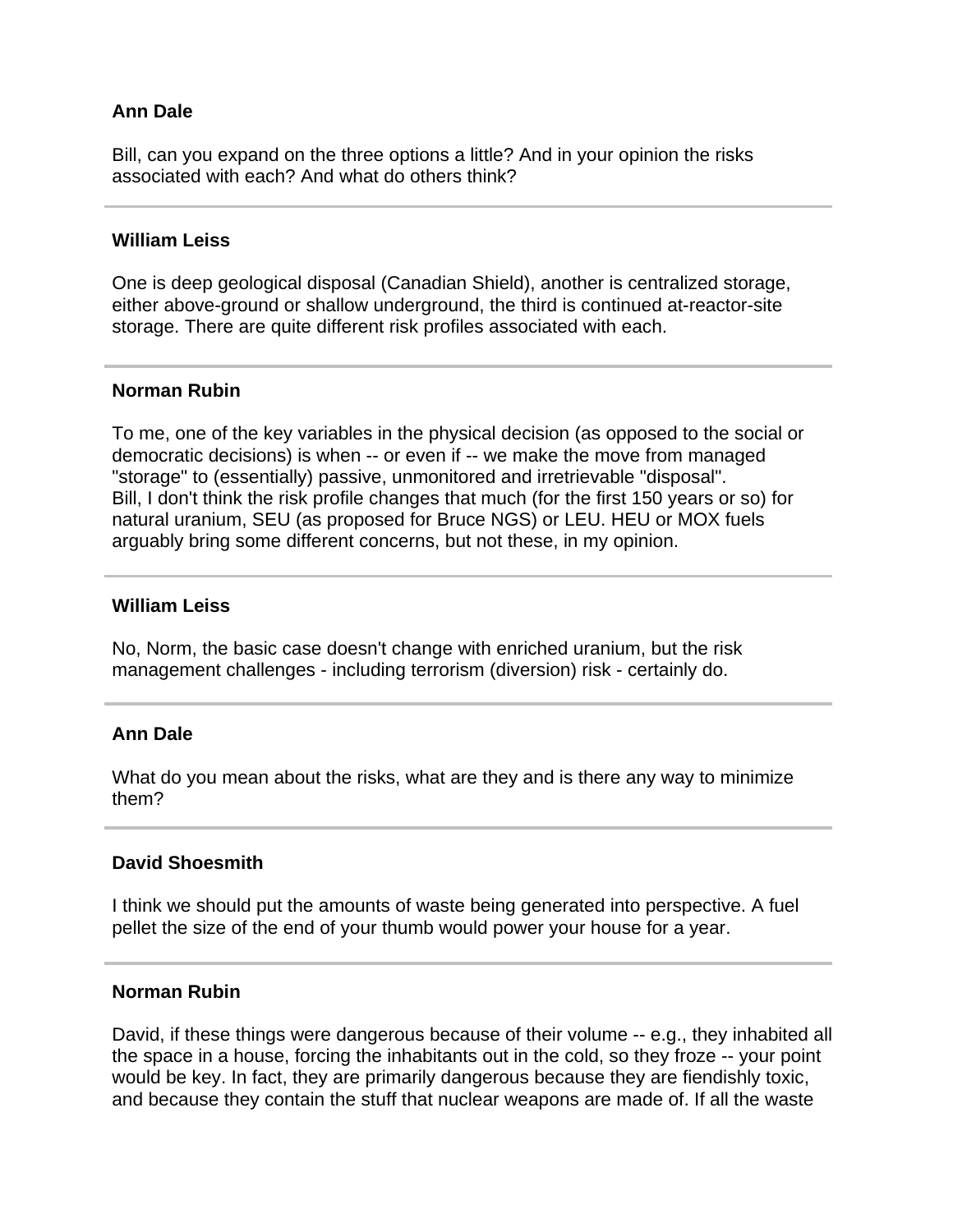could fit on the head of a pin, with today's total toxicity and weapons-usability I think we'd all agree the situation would be MORE risky, not less. So can we dispense with misleading statements about volumes and hockey rinks, please, at least for today??

### **David Shoesmith**

I am not sure what you mean by discussions about nuclear waste are bounded? There is a furor going on in the USA. There would be here in Canada if we made a decision tomorrow.

## **David Shoesmith**

"Unbounded" suggested infinite volume, Norm!

### **Norman Rubin**

Since those (including many at AECL) who dream of building more nuclear reactors also dream of fissioning most of the U-238 found in natural uranium (2-3 orders of magnitude greater than the U-235 that's now largely fissioned), the total quantity of waste to be produced is infinite to a first approximation, David. A nuclear future need not run out of fuel (or waste-production capacity) for several generations of exponential growth. (The real bounds lie in public acceptability and affordability, IMO.)

## **Andrew Stirling**

With regard to the exchange between Kai and David, I think the real point at issue is not about whether or not we think nuclear power is a pariah or a panacea. It is possible respectably to sustain a variety of arguments in between these extremes.

I think the real point concerns how our visions of the future role for nuclear power intermesh so crucially with the very concrete business of managing radioactive wastes. And yet discussions about radioactive waste management are typically bounded so as to exclude these crucial issues.

#### **William Leiss**

On building new nuclear capacity: The RM challenge of finding a decent solution to the existing (and future) waste stockpile, from the existing generation of CANDU reactors in Canada, is bedeviled by the energy policy issues of whether new nuclear capacity is both desirable and publicly acceptable in the future. One can say (as I do) that the two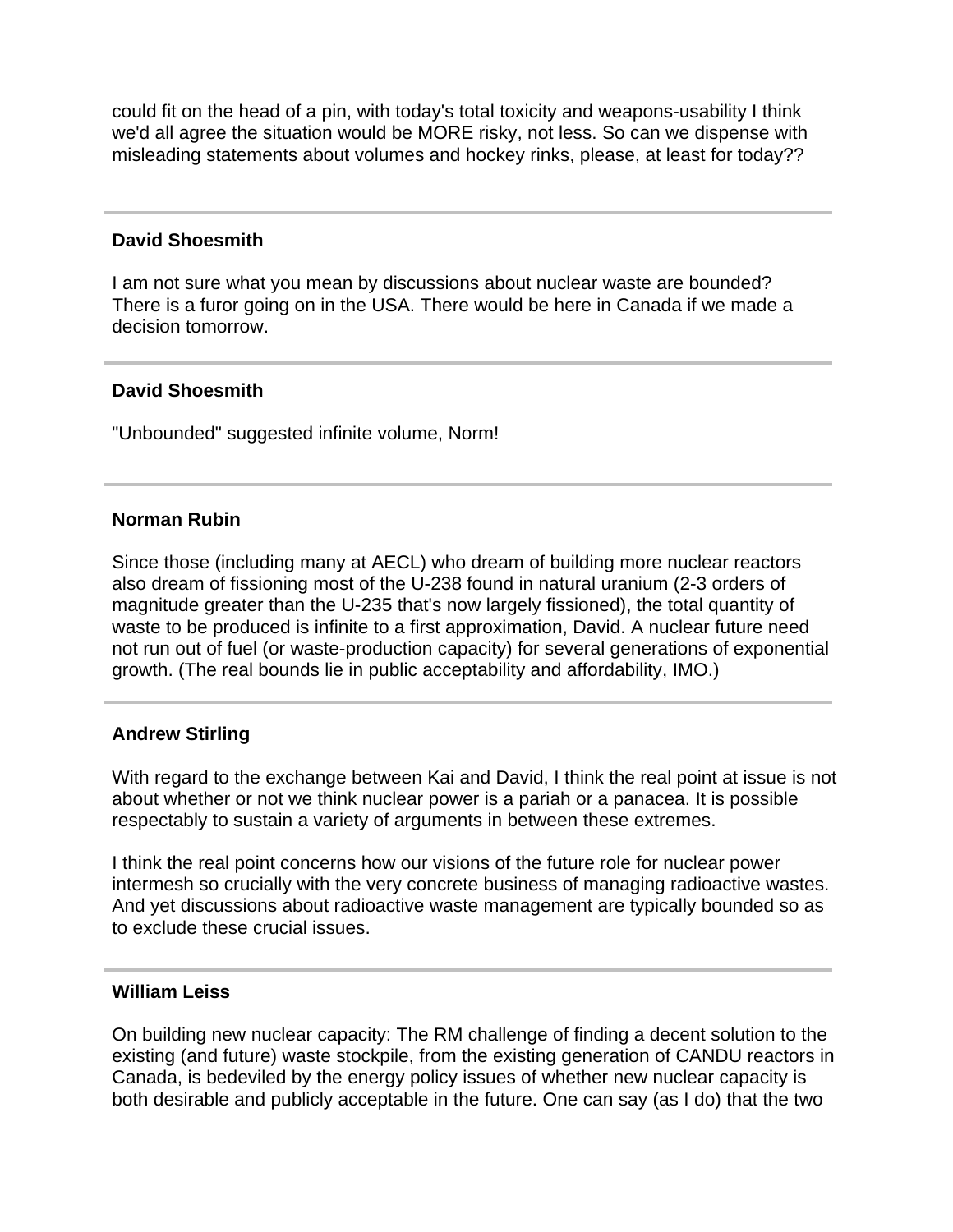are not linked, but the suspicion remains; this is a key challenge in the public dialogue on nuclear fuel waste management.

### **Norman Rubin**

I'm puzzled by the "(as I do)" part, Bill. Surely you agree with me that the costs, difficulties, and unacceptability of cleaning up after new reactors should be factored in when deciding whether or not to build new reactors?

### **William Leiss**

Absolutely, for every technology, including nuclear (and mines, and everything else), should incorporate in its cost/rate structures full resources in a sinking fund for complete remediation. NWMO found that the public is scandalized to learn that an adequate longterm solution for nuclear fuel waste wasn't even thought about when the first reactors went into service.

### **Kai Lee**

May I put in a word for our wise grandmother? Bill has brought up 3 scenarios, and Ann has turned our attention to risks.

These are important ideas. They also implicitly accept the usual way we handle technological problems in industrial societies — to think in rational terms about choices and to presume that someone will be around to manage those risks on society's behalf.

Are the grandmothers of Canada all adherents to this belief system?

## **Ann Dale**

Andrew, I think you talked about the results of 63 detailed studies of the overall risks of 8 different electricity options, could you talk about that a little?

## **Andrew Stirling**

Ann asked about a study I mentioned in my discussion paper on precaution for the NWMO.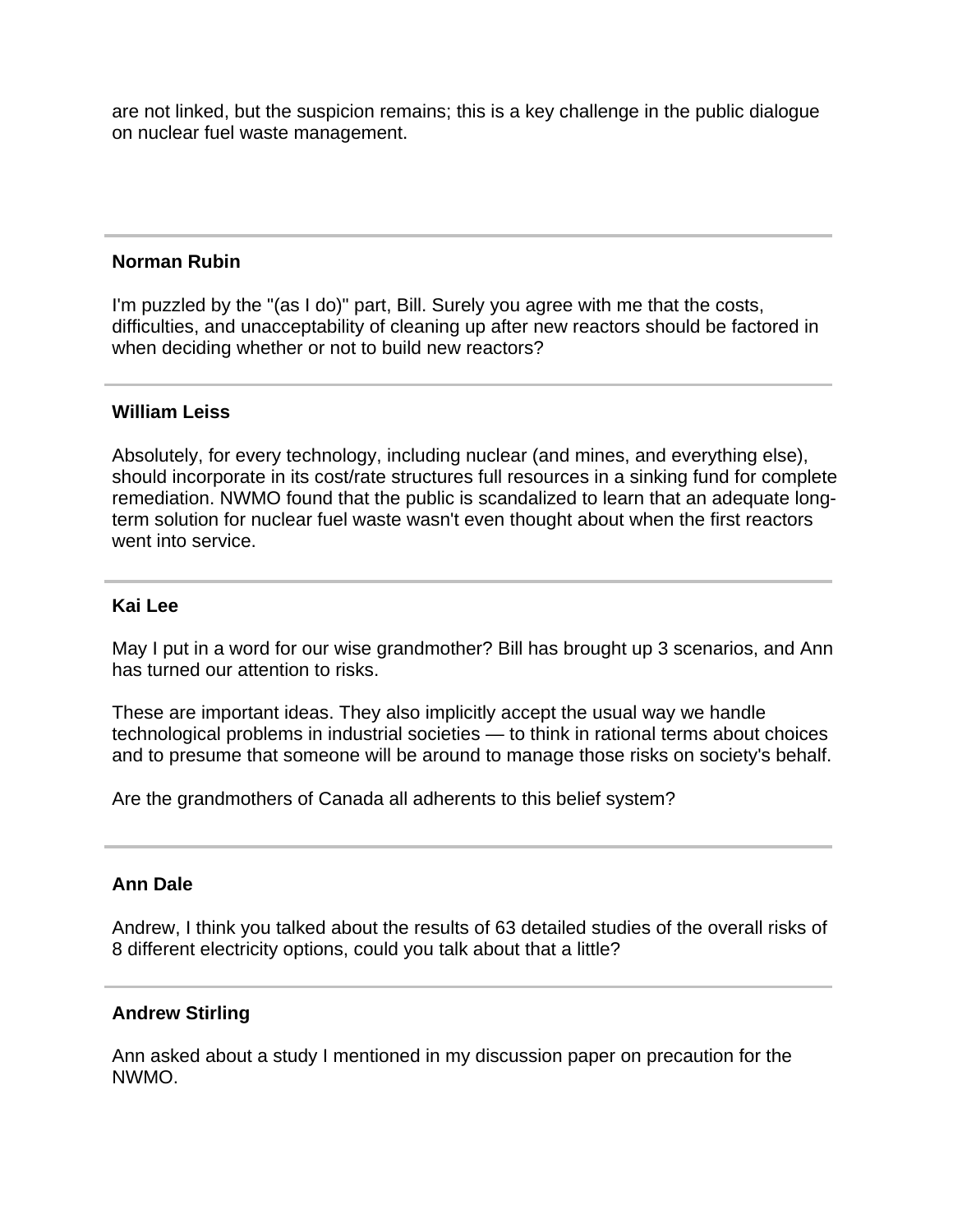This was a review of the major international assessments of risks due to different energy technologies. The bottom line is that - whilst individual studies express themselves with great precision - the literature as a whole is in disagreement by many orders of magnitude.

There's a difference of a factor of several thousand between optimistic and pessimistic analyses of the 'risks' or 'environmental costs' of different energy technologies. Using this type of 'science based' risk assessment, it is possible to defend virtually any technology as looking like the 'best' option.

This is an area where the use of these techniques is very sophisticated and mature. So I think there are some pretty tough implications for the use of these kinds of 'science based' techniques as a sufficient basis for decision making on a complex long term issue like radioactive waste management.

Hence I think we need to be careful about being too definite about 'the facts' and be more open to exploring different ways in which they might legitimately be 'framed' and 'interpreted'.

# **Kai Lee**

Hallooo! Grandmother's representative here. (Lucky you: in the US I should be her attorney.)

I'd like to propose that most (not all) citizens would, if they took the time, agree that the technocratic discussion here is a reasonable one. The question of how the technocrats (including expert critics who are not formally within the "establishment") retain the trust of their various constituents is an important one. If you all want to set it aside here, that is fine.

But it is also not clear that citizens' acceptance of the reformulation into technocratic terms means that they will accept what emerges from the debate. I take that to be one of the lessons of Seaborn. So we cannot entirely disengage. Let's put aside till toward the end, Ann, but let's not forget.

## **William Leiss**

I am certainly not a technocrat! The choice of RM options is one that every citizen affected by the decision can and should have important views on. Citizens of Ontario have no choice but to engage in this dialogue - the waste exists, right in their backyards, and the decision options are neither trivial nor inconsequential to them.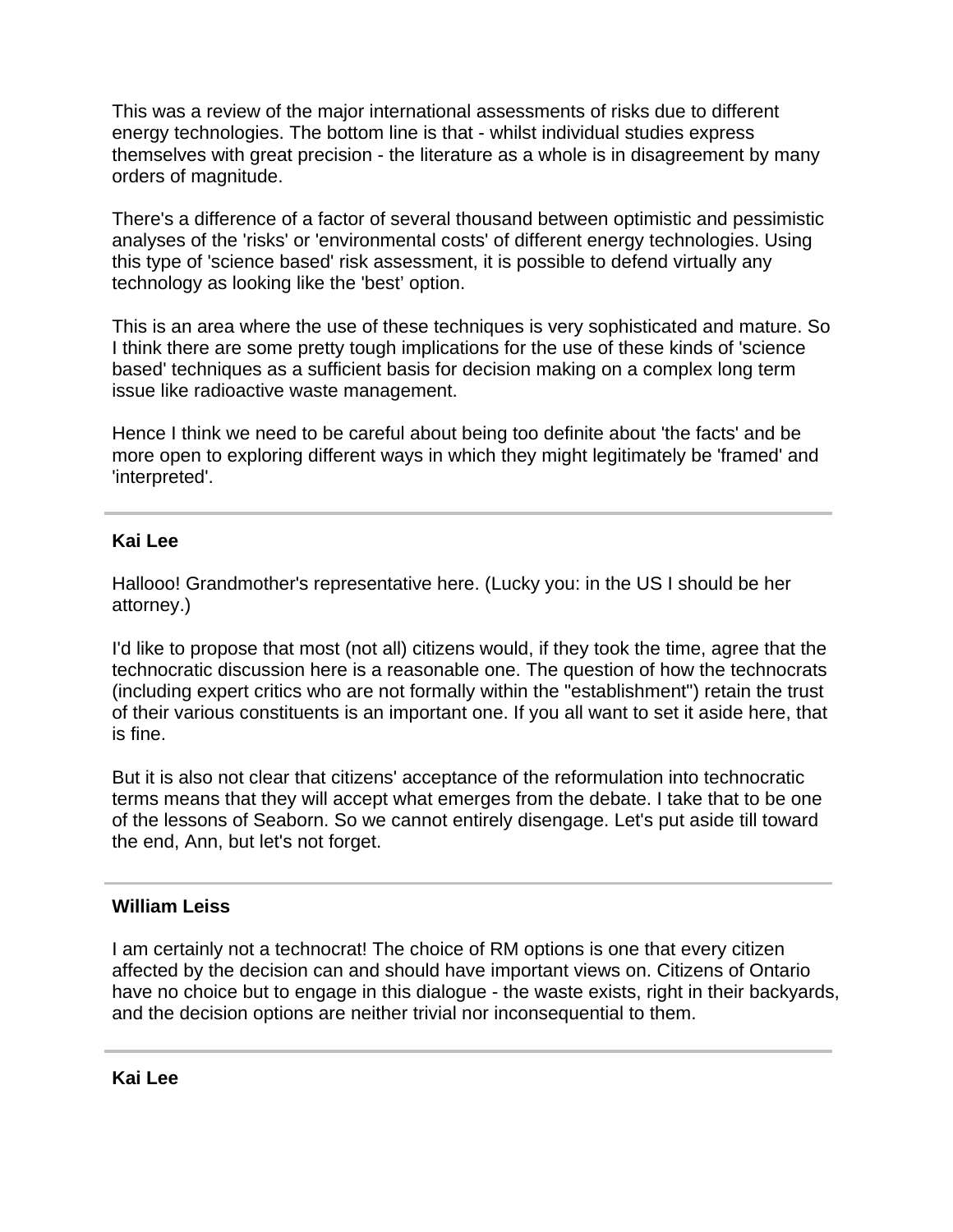Bill, no offense intended.

I was referring to the terms of the conversation, which are far from Grandmother's everyday experience. I do think most citizens trust people like us to have a reasoned discussion of these matters, even if they do not understand it.

## **William Leiss**

None taken, Kai, I am not thin-skinned in conversational matters.

# **Ann Dale**

You indicated that there are three disposal options, if I am not mistaken, on-site, centralized storage and deep mine. In your opinion, which of these options is less risky and why?

# **Andrew Stirling**

Further to Norman and Bill's exchange I'd add that there seems a further manifest physical linkage between radioactive waste management and the future of nuclear power, in that it is nuclear power that is responsible for the production of the vast majority of such waste arisings.

My point is not that nuclear power should therefore necessarily be phased out simply on these grounds, but that the denial that this is a legitimate part of the discussion risks having the opposite effect to that intended on the political fate of nuclear power.

Ironically, the coupling of discussion of nuclear power and radioactive waste management - far from politicising things - might well have a relaxing effect on certain currently rather intransigent positions.

## **Norman Rubin**

Doesn't that create a strong linkage between the two issues? Just because we can -- by definition -- find a "least bad" solution to the nuclear waste problem, that doesn't/mustn't imply that it's good enough to justify throwing out the first "R" (= Reduce or Reject). And a public that might accept a single waste repository might bristle at the prospect of 100, so the linkage goes both ways.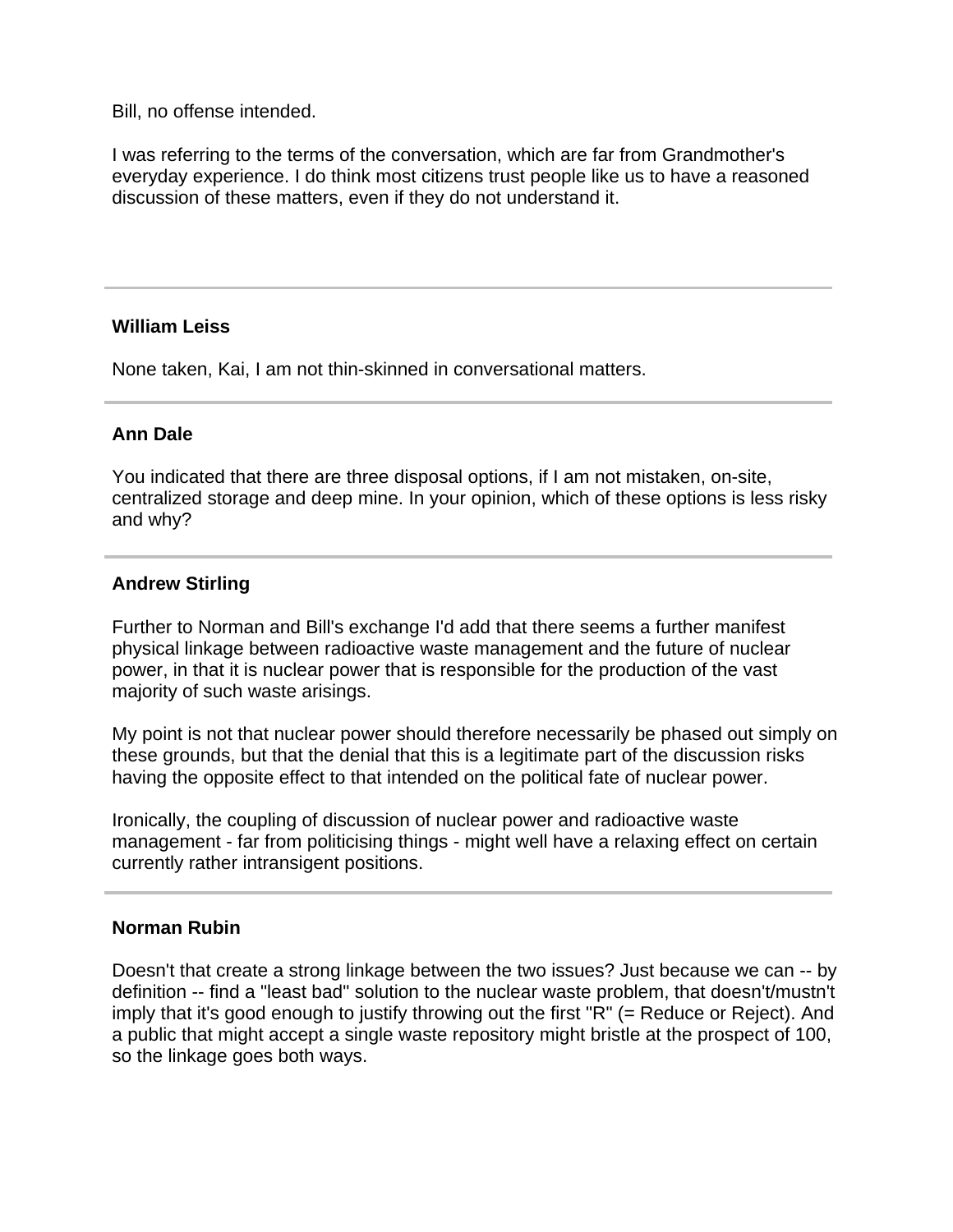"How do I get myself out of the corner I painted myself into?" is sometimes a legitimate question, but if it's immediately followed by "And how quickly can I paint myself into another?" then you're dealing with an idiot, no?

## **William Leiss**

There are lots of corners into which we can paint ourselves, Norm, as you well know. No option on energy policy - including radical reductions from current consumption - is without humungous consequences. There is no free lunch!

## **Norman Rubin**

Agreed in full. But some lunches cost more than others, too, and the difference is worth discussing even if "free" is unattainable, right?

## **William Leiss**

Quite so, Norm (we are agreeing too much). It would be ever so nice if we could have a reasoned public debate with all the options on the table (in formal terms, with the risk/cost/benefit scenarios laid out for all to see). Ontario will need such a debate very soon. What is the likelihood that we will get it?

## **David Shoesmith**

Unfortunately, Bill, I see no prospects for a reasoned debate on future energy policy. The energy form adopted will be that which can be implemented most rapidly in order to avoid the approaching crisis.

## **Kai Lee**

Agreeing with Norm that there are lots of corners to paint, and with Bill that we are impelled to spill paint too, might we try to sort out what we could tell Grandmother about the salient concerns regarding the options now under consideration at NWMO?

#### **Norman Rubin**

The probability of getting the debate we both dream about is zero to a first approximation. But there will be debate, for sure…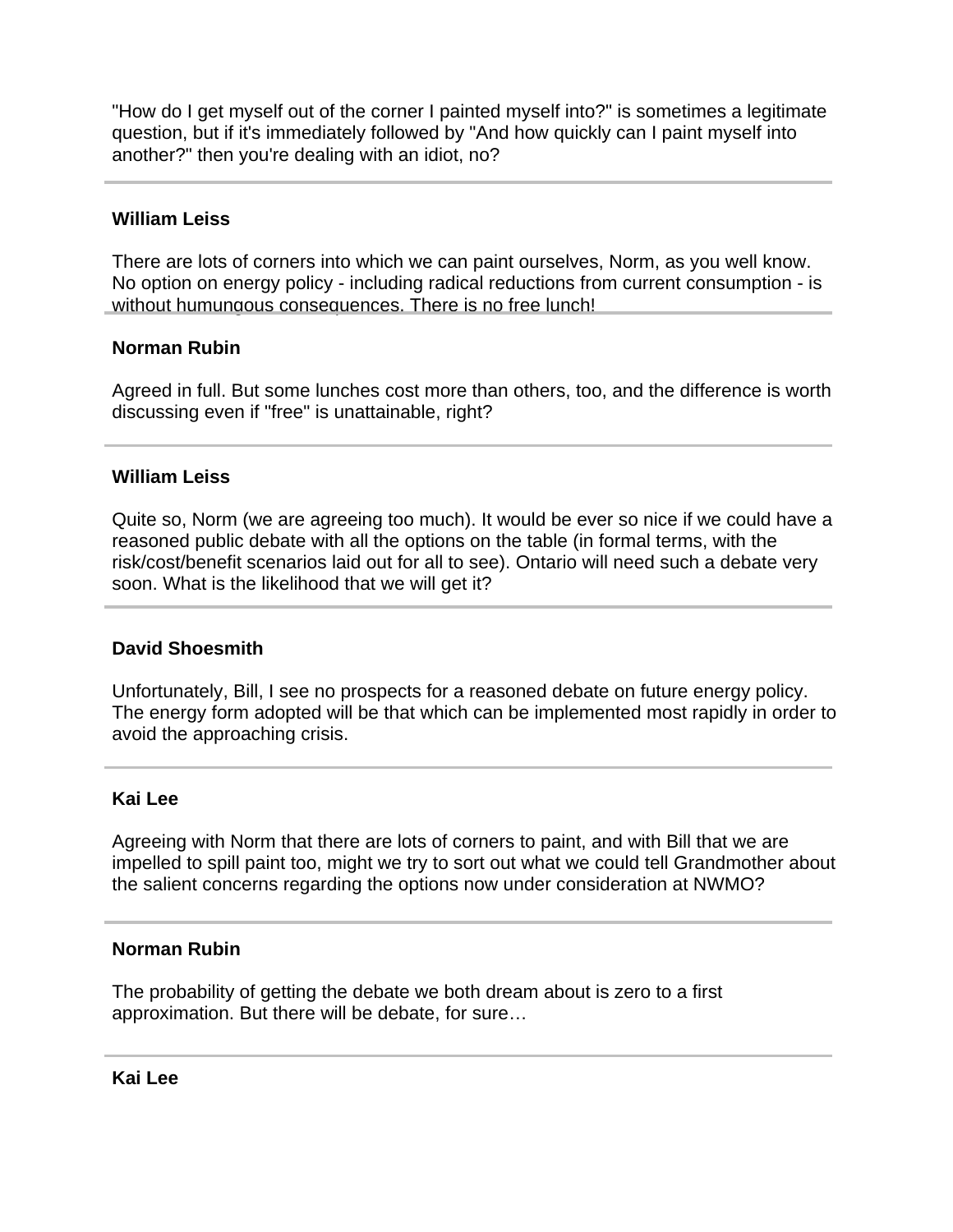As I recall, Seaborn agreed to link further production of nuclear waste to the choices concerning the disposition of existing waste. Is that also in NWMO's charter?

### **William Leiss**

No, NWMO is charged under federal law only to recommend a preferred RM option on the existing waste stream to the federal government no later than Nov. 2005.

# **Andrew Stirling**

I wonder whether it might be useful to turn some of our attention away from what are or are not the right 'facts' or boundaries for the discussion and mull over some of the options for different PROCESSES through which these things might be decided ?

Sorry if this is jumping the gun, Ann!

### **William Leiss**

Have you seen NWMO's Assessment Team Report (Sept. 04), Kai? I'm very proud of having been a part of it (Norm is probably less pleased). The basic idea of our comparative assessment was to do it in a way that any interested member of the public could follow - in other words, anyone could, in principle, come to his or her own conclusions by following the steps. It is literally true that, if you follow this method (using small-group consensus), you don't know what the outcome will be until you're finished.

#### **Norman Rubin**

I don't think I'm less pleased, Bill -- though I haven't had the time to wrap my head around the report yet. The last NWMO report that I did digest was the result of a large number of cross-Canada focus groups, which reinforced my views (stated earlier) on what Canadians believe, and whom they trust, etc. (I loved it, of course!) In general, I've been quite impressed with the approach that NWMO has taken to their mandate. My left hand is only slightly extended when I say that they are clearly the class of Canada's nuclear industry <g>.

#### **Ann Dale**

Okay, I am still no clearer on what my risks are with each of the three options, and I assume each has its costs and benefits? This is a complicated subject and thank you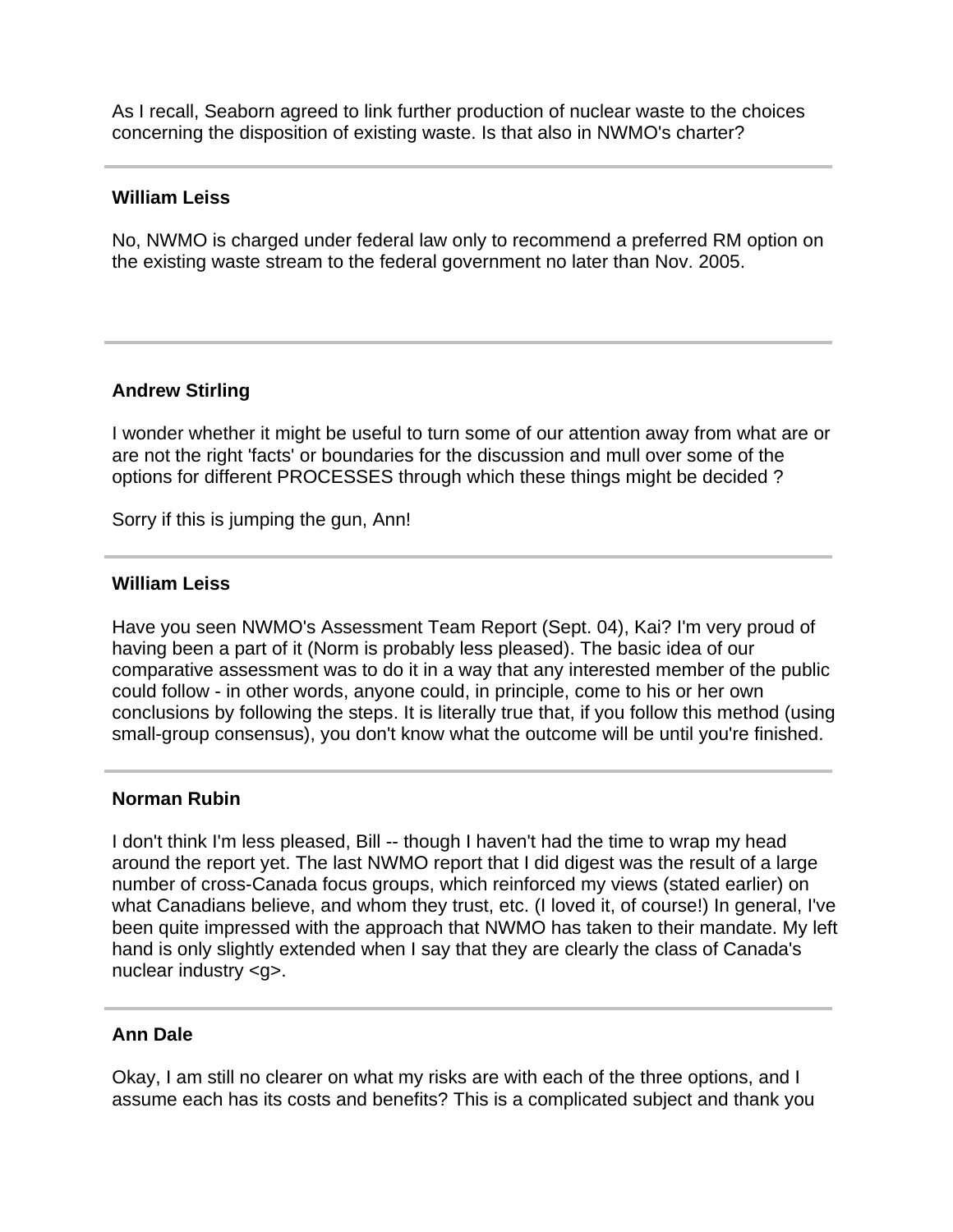for your patience with me. But perhaps we need to continue to have these interdisciplinary and multistakeholder dialogues, as Bill has suggested.

Another question for Kai, would we ever trust a council of laypeople to weigh all the costs and benefits and make recommendations, after hearing from the experts?

### **David Shoesmith**

Ann, I am glad you phrased it that way. The technocrats role is not the making of public policy. The public must chose even if imperfectly.

#### **Kai Lee**

No one knows, since a permanent disposal option has not been carried out. But in other realms where outright evil has been committed there have been some successes in truth and reconciliation procedures undertaken by people who were trusted to begin with.

I don't think it is so hard for a citizen to believe that a trusted lay person can learn about the technical matters enough to make a reasonable judgment. In that sense, a lay person, suitably engaged and qualified, is more trustworthy than an expert. No, Bill, I didn't know about your new report. It seems to attempt what I'm saying above, and that's the right goal (whatever level of success has been attained so far).

#### **William Leiss**

Kai, here's the URL for the report:

<http://www.nwmo.ca/default.aspx?DN=735,20,1,Documents>

#### **Norman Rubin**

I'm not sure my favourite option is really among the three, Kai. My background beliefs are:

- The Canadian public hasn't really been adequately involved in setting the QUESTIONS, despite the fact that ~\$1 billion has been spent on answering questions.

- When asked, "normal people" seem to stress their lack of faith in the establishment (nuclear industry and government), and their lack of faith in an unmonitored, irretrievable disposal option.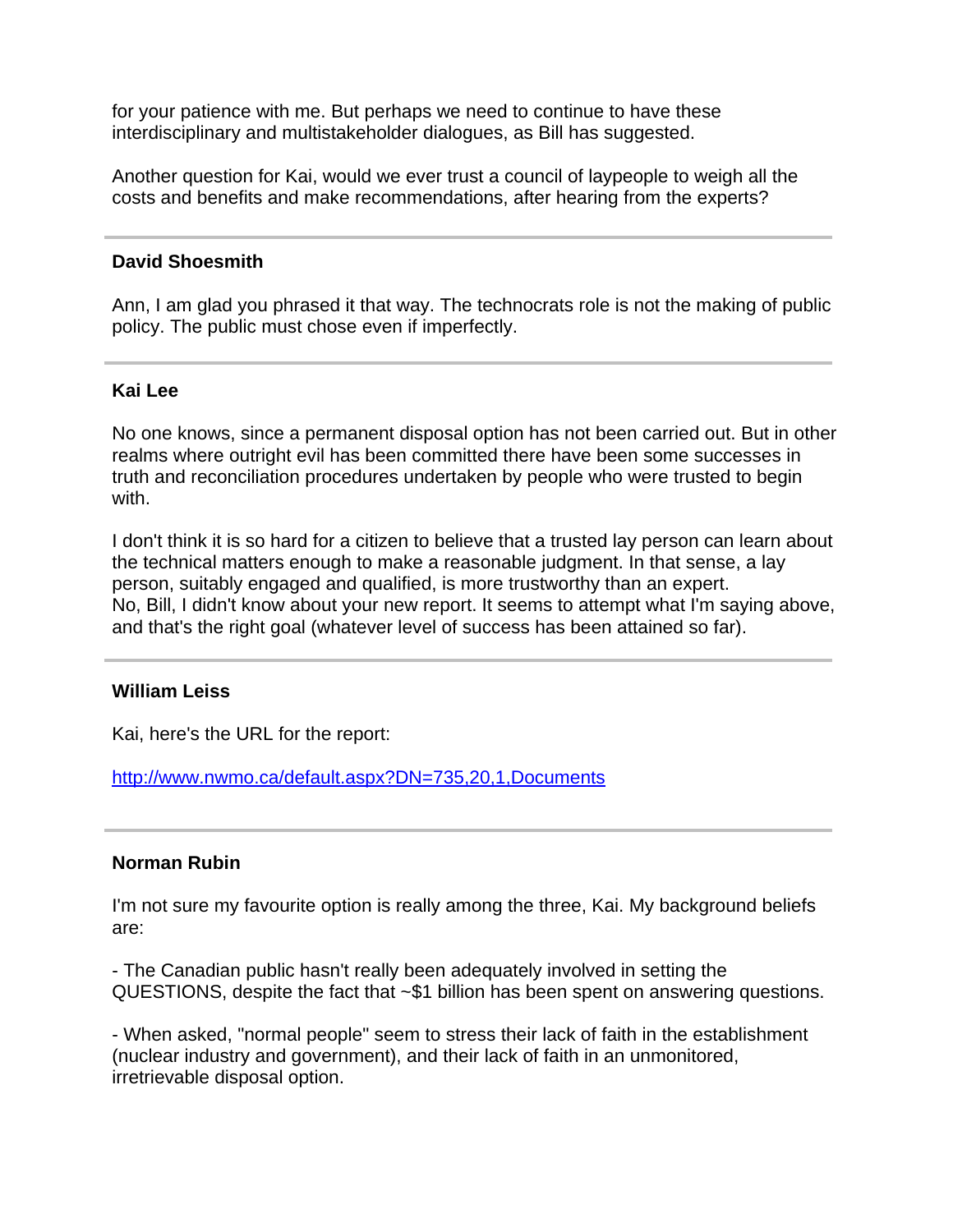- By the time ~150-200 years has passed, the fiercely radioactive fractions in CANDU spent fuel will have decayed enough that it will be all too easy for relatively unsophisticated (bad) people (think High School chemistry lab) to extract weaponsusable materials.

Given those beliefs, I'd favour an approach of serious research to improve the ultimate (and in my view) inevitable move from storage to disposal -- though perhaps (and I hope) monitored disposal with some level of retrievability. And that move from storage to disposal should be delayed as long as practicable. At present, I see absolutely no urgency, but if social stability starts going down the tubes, or if a clearly wonderful "disposal" option surfaces, that curve should shift. If the material could be made unusable for nuclear weapons, then basically all urgency to move to "disposal" would vanish, and we'll be optimizing storage for a million years.

What IS urgent is to establish financial and legal mechanisms to ensure that future humans don't have to pay for our wastes, or our mistakes in managing them. That means establishing a much richer fund than now exists (and probably also spending it faster on research than is now being done), and also creating future (innovative) legalfinancial guarantees to "make whole" anybody who's harmed in the future. That part IS urgent.

# **William Leiss**

Norm, your reply sounds consistent with favoring deep geological disposal. The site can certainly be left unsealed (making retrievable possible, if difficult) for as long as you want - but, in my own view, you'll never want to reprocess the stuff. But it can also be sealed off and, for all practical purposes, forgotten, if society is no longer robust and there are fears about someone wanting to mine the stuff. By the way, if a bunch of high school kids are capable of rappelling down a thousand metres of shafts, digging through dense clay and breaking into steel and copper containers, more power to them, I suppose.

## **Kai Lee**

Where Norm ends up sounds plausible. Is there a way that such a possibility can be (or is already) being entertained within the NWMO plan?

## **Andrew Stirling**

Ann raises another very important issue.

Is the question whether we 'would' or 'should' trust such a process?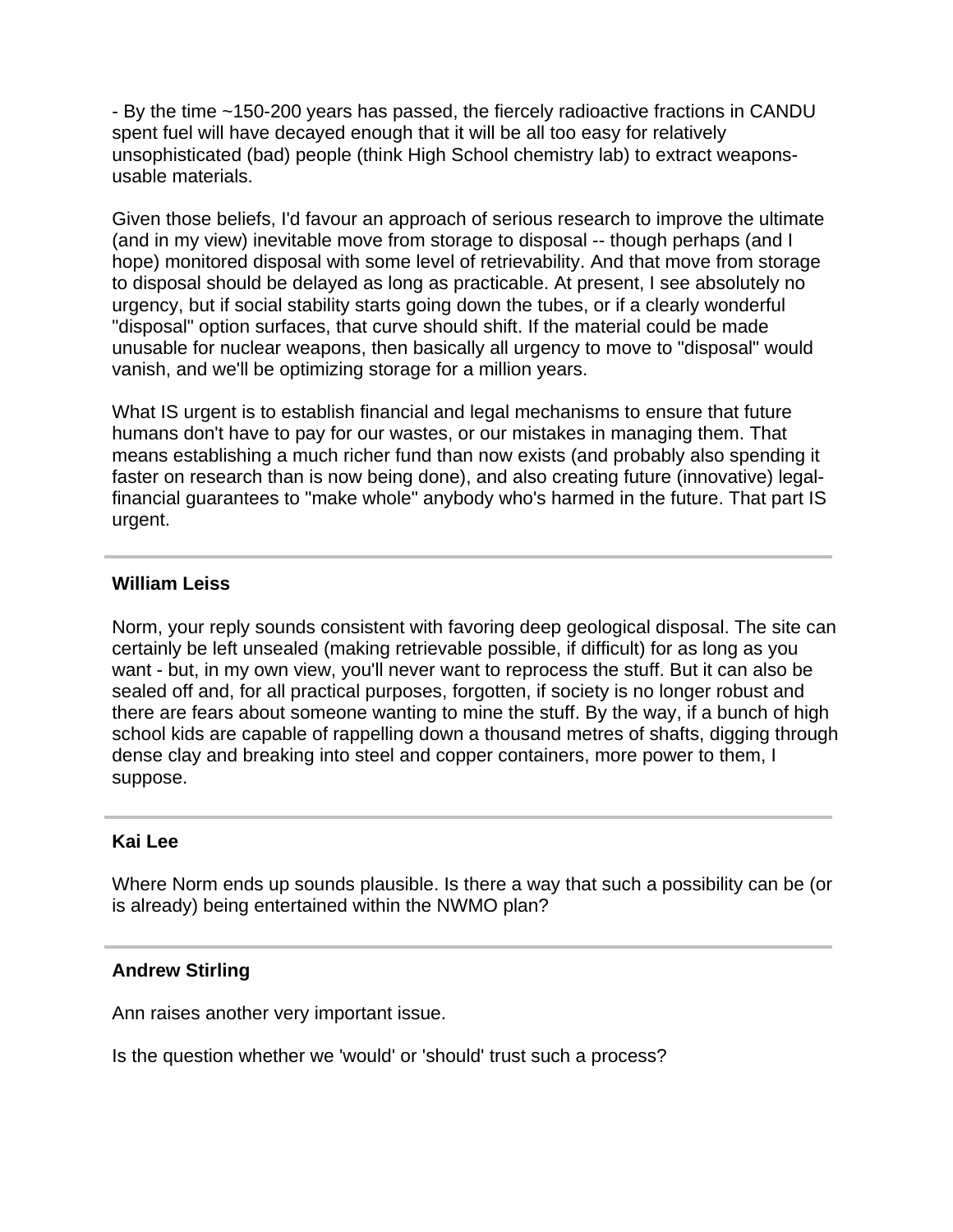There is sometimes a heavy pressure to 'bolt on' some kind of participatory process at the end (or alongside) the 'main' business of scientific appraisal simply in order to secure greater 'trust'.

If trust is seen in this way as an end in itself, then, such exercises can risk being counterproductive, because the real issue is not whether the public are 'involved' but the specific terms and remits for this.

I think the conditions under which we 'should' trust such a process are probably more important.

# **Ann Dale**

Andrew, such processes must be fundamentally integrated into any decision-making, such as our novel experiment with round tables in the mid-1980s. It is rather like the difference between multi- and inter-disciplinary research? And the building of trust takes time, as we are just beginning to trust one another on-line and we will soon have to end this fascinating discussion. I would like to start introducing questions from the audience shortly, so I don't know if you want to make any further points, before we start them?

## **David Shoesmith**

There has been a major international collaboration on the move towards permanent disposal. One can argue with the value of specific risk assessments but an enormous amount of relevant information is available. One of the problems is encapsulating this information in a publicly digestible form. It would be fair to say not enough effort has gone into this aspect of public presentation.

## **Norman Rubin**

Unfortunately, in the nuclear field, "major international collaboration" usually means that AECL and their 13 international counterparts in the most nuclear jurisdictions on the planet have agreed to something. Often, 6 falsehoods before breakfast, in my view. This is part of how we've spent \$1 billion answering the wrong questions -- like "If you wanted to dispose of this stuff irretrievably, with no monitoring, getting assurances primarily from computer models, how best to do it?"

## **Andrew Stirling**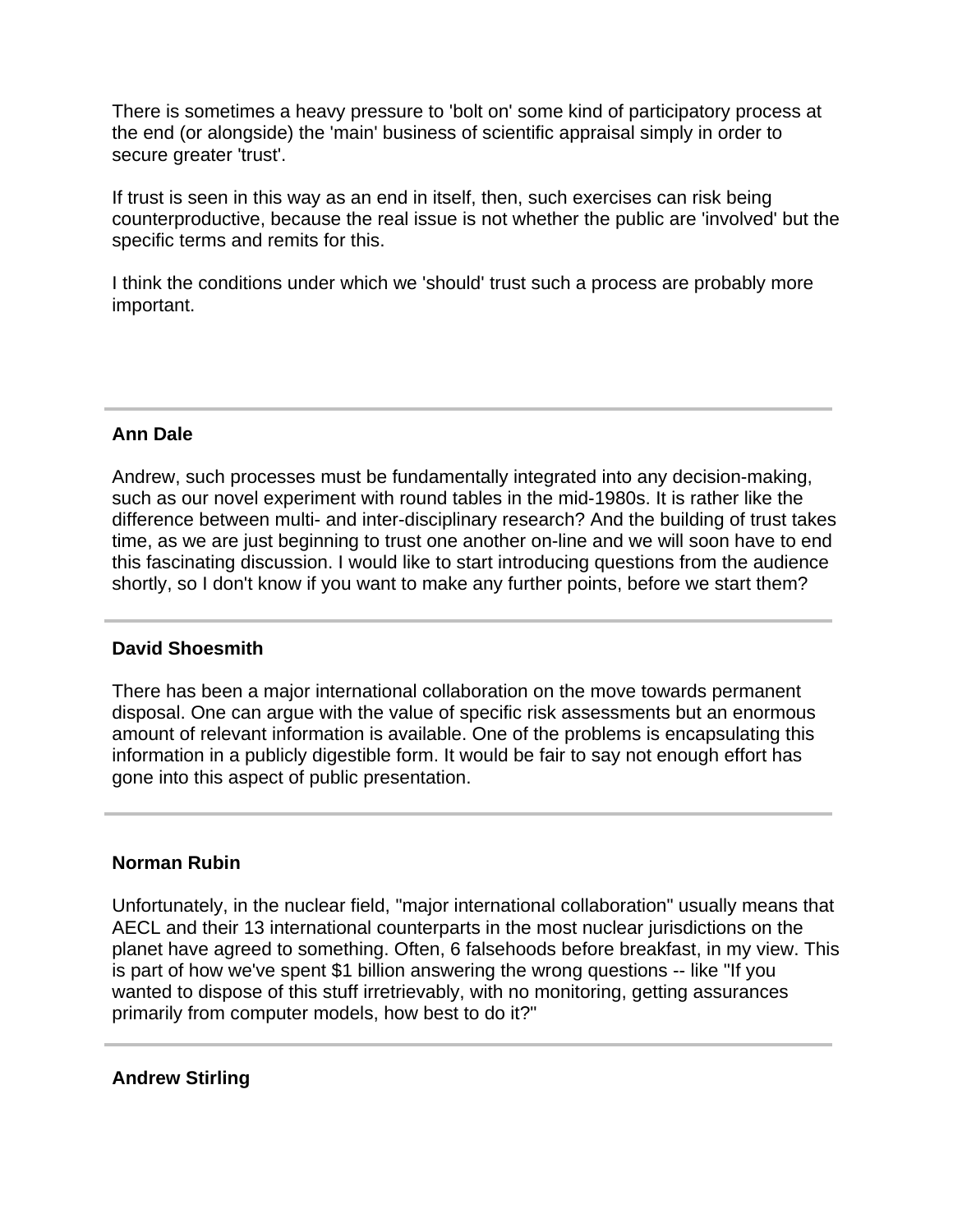Speaking as an advocate of public engagement, I do think we need to be cautious about how it is that consensus among a small group of citizens can actually differ from consensus among a group of experts (who are, after all, also citizens).

For what it is worth, my own take is that citizen and stakeholder engagement are at their most valuable where they 'open up' rather than 'close down' the discussion. If they ask new questions, raise new possibilities, bring new questions, inject new values - then they play a key role.

It is in this way that we can look to be more rigorous as a society about exploring the way in which different values interact with the science.

But if these type of 'consensus' procedures are used to 'close down' debate, then they are likely to be as potentially arbitrary, ambiguous or prone to error as I was arguing a while back that the 'science based' processes can be. The trick lies in exactly how we combine the two. The devil is in the detail.

### **William Leiss**

The validity of the cost estimates for the three options is a perfectly legitimate concern. The public needs to pay close attention to this part of the debate. Of course, in Canada the government is the payer of last resort for everything that goes wrong (see the BSE debacle).

#### **Norman Rubin**

The prior essential step is to get the laypeople to pose the questions that the experts are to address. Then the experts weigh in, and the laypeople decide what to do based on the best expert input.

I think we have no choice but to trust normal people to perform both functions, because democracy is the best system we've come up with to make important decisions, and this is important.

#### **Andrew Stirling**

Norman, I'm with you in the respect for democracy, but there are questions about the extent to which any particular 'participation' exercise is indeed democratic.

For the best of reasons, they are often subject to contingency and deliberate design in much the same way as an analytical process.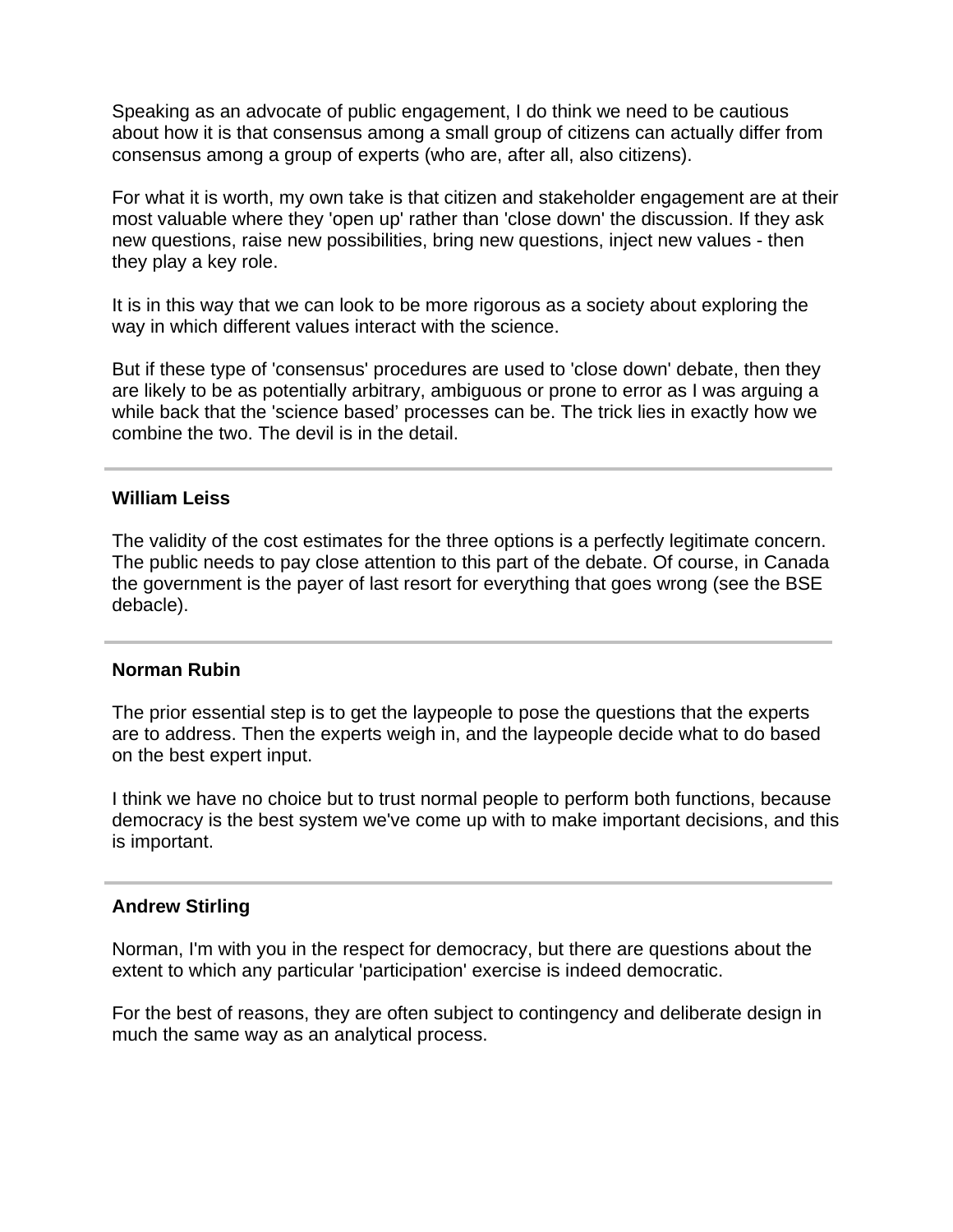In the end, there also has to be a role for wider political discourse and established procedures for accountability in decision-making, as well as for smaller scale exercises in deliberation. The challenge lies in successfully articulating the two.

### **Norman Rubin**

I agree. Unfortunately, realistic "accountability in decision-making" is probably a pipedream in the case of disposal of million-year toxic wastes. I've suggested for years (decades?) that if I had one magic-wand wish in this regard, it would be to make the curses of future generations retroactive -- then we'd just have to watch to see who clutches at their throats and drops dead, or descends to Hell in a pillar of flame. (I'm betting on the waste producers and the rapid disposers, but nobody can be certain.) Probably unattainable, though.

### **Kai Lee**

...citizen and stakeholder engagement are at their most valuable where they 'open up' rather than 'close down' the discussion. (Ann wrote)

I see the point, but NWMO's recommendation is a closing down process, is it not?

## **Andrew Stirling**

Actually, I think that was me, Kai. And, yes, as I understand it, you're right.

#### **Norman Rubin**

According to a leaked Cabinet Document from a few years back (which I helped leak), the main reason the federal government set up the NWMO rather than a federal agency was to AVOID residual federal financial liability. Sad (disgusting, even!), but true, Bill. I'll send you a copy if you like.

#### **William Leiss**

Uncertainty over very long timeframes can only be dealt with by disciplined guesswork. In other words, you have to construct scenarios in your mind about what you think the future will be like (for example, will industrial society persist into the future, or will we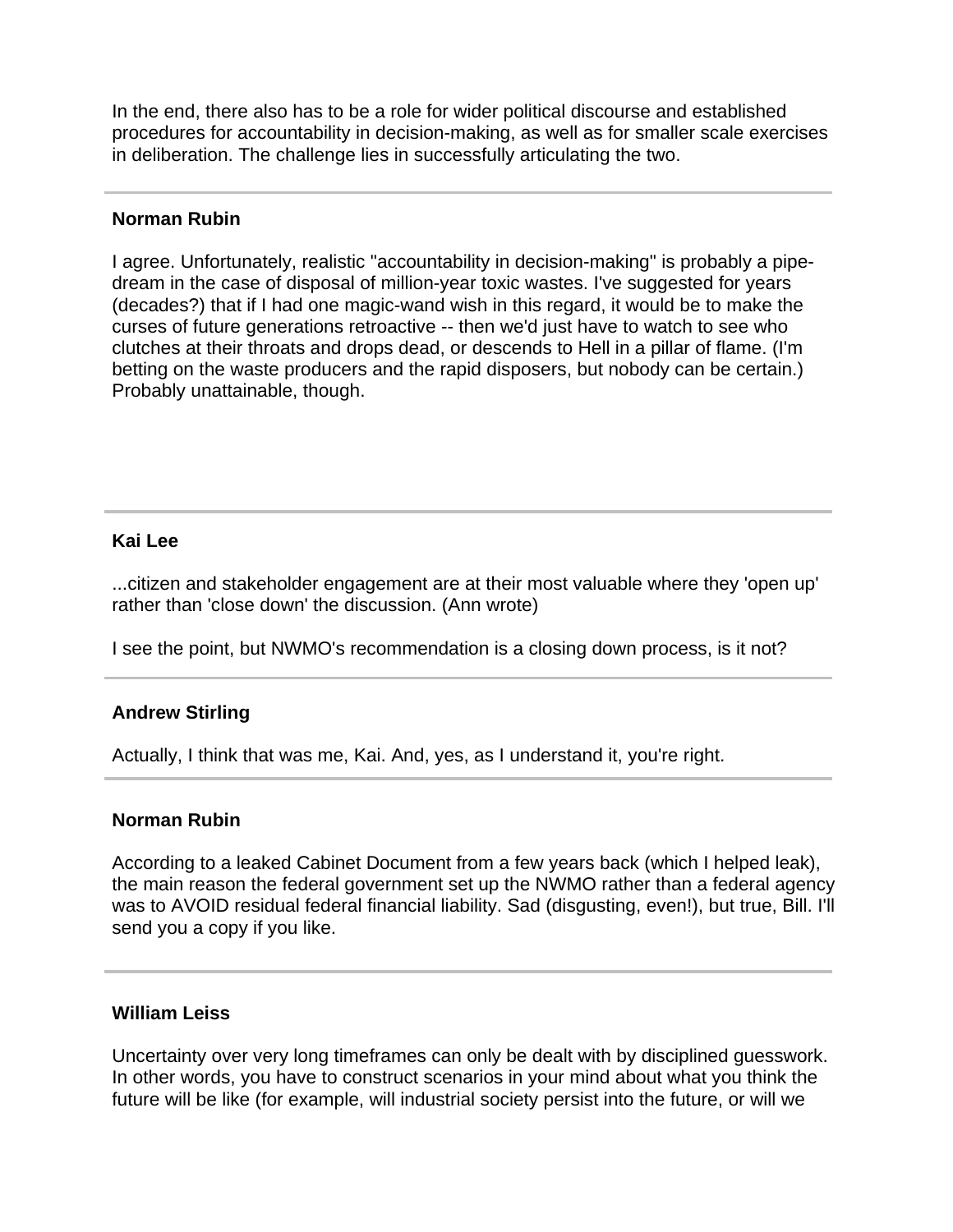return to hunter-gatherer modes?). Then work backwards to the present, where we have to make a decision.

## **Ann Dale**

I hate to break in, our first question from the audience, "how does one address uncertainty in public values 100, 1000 and ten thousand years into the future?"

# **Norman Rubin**

I think a generally circumspect and humble approach -- e.g., avoiding irreversible steps -- is likely to optimize the choices there. But the future uncertainties are certainly mindnumbingly great, and in both (or even all?) directions. Cancer might be cured forever, internally deposited LLRadiation might be proved to be health-enhancing, all kinds of amazing things could change. That said, extrapolating from past values -- constants, trends, etc., might also make sense.

## **Kai Lee**

To the audience question about public values in the future: I am hard-pressed to know what public values will be in next Tuesday's election in the US. I believe the responsibility of the present generation is to lower the risks handed on to the succeeding generation, while increasing the resources available to them to cope with surprises. This may mean striving for an irreversible solution like geological disposal, but it may also mean centralized monitored retrievable storage. I am most skeptical of at-reactor storage as a way to achieve the objective stated above.

In any event, we cannot control what the succeeding generation does, a truth that grandmother (and every parent) must recognize, whatever risk analysts say!

## **David Shoesmith**

The word uncertainty speaks for itself. One tries to construct all feasible scenarios and then to assess their probability. If you are very uncertain, you adopt a drastic solution to cover the possibility you may not be able to comprehend. Those of us who are technocrats then try to specify those uncertainties numerically. Whether nontechnocrats accept our analyses us a question of trust and should be based on the right to interrogate us.

In the nuclear waste disposal area we try to cover the uncertainties and the probability we will make some incorrect decisions by having a series of barriers to the release of radioactivity which must not all due to the same mistake. The number of barriers goes up with the uncertainty. So does the cost.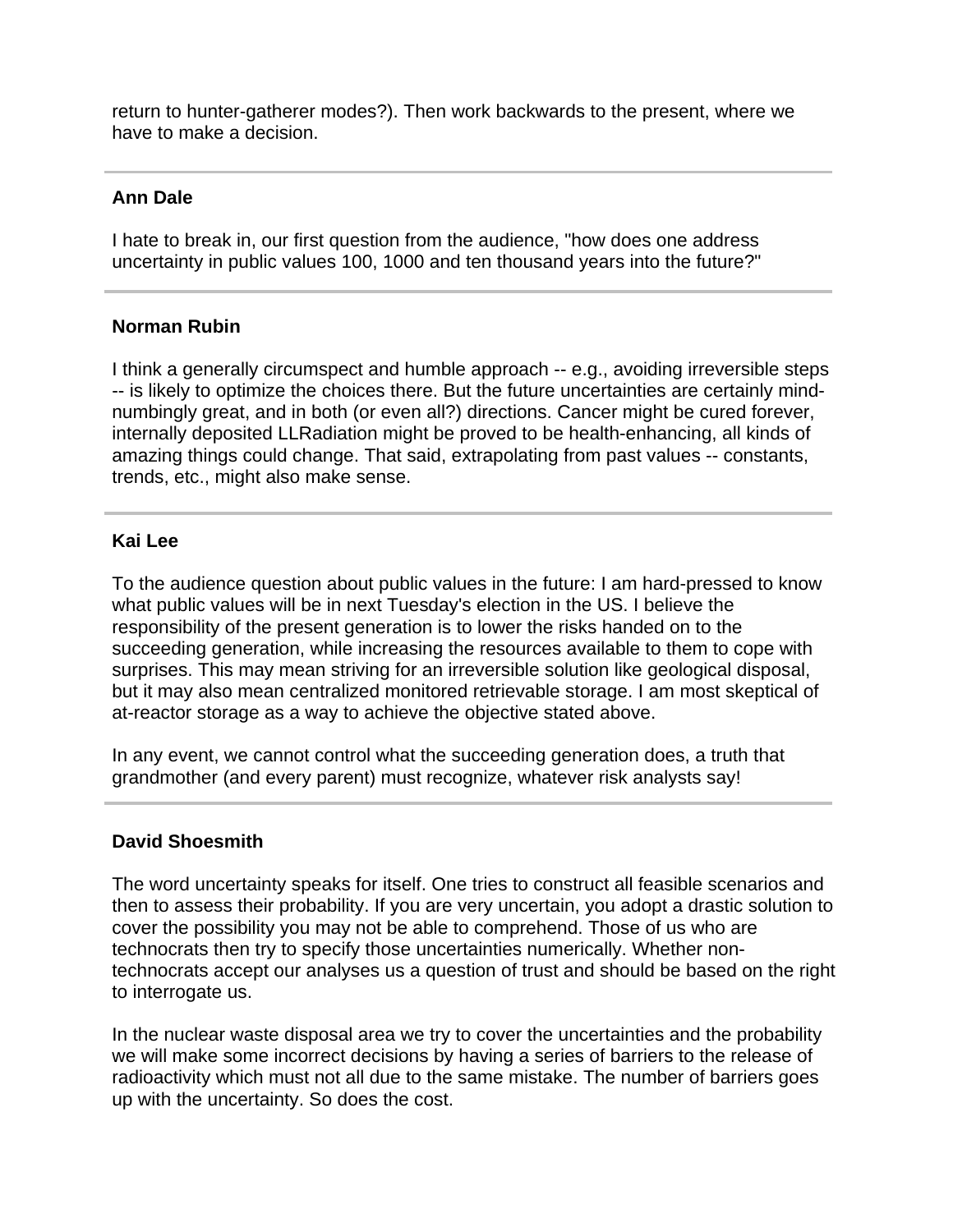## **Andrew Stirling**

I agree on the key value of humility. The invoking of some simple single notion of the "interests of future generations" can be as problematic as invoking 'objective science' as a way to settle complex current political challenges.

This said, one thing we can be pretty sure of, is that - if there is a society -then social values and interests are likely to be as diverse in ten thousand years as they are now. The problem that people just plain disagree about what's important is inescapable.

Thinking about humility raises real questions as to whether - and under what conditions - we should embark on decisions that have such long term irreversible consequences.

#### **Kai Lee**

To Grandmother: this idea still seems like the right approach to \_technical\_ design, after more than 50 years of studies.

Notice that what we have been discussing during this forum are the more complex issues of trust, procedural design, and social process. On that front, as Andrew points out, we do not have a concept quite as straightforward as multiple barriers. Democratic accountability, as Norm said, is an imperfect objective, important as it is in Canada.

## **Ann Dale**

Another question from our audience, and I apologize in advance for not being able to bring all of them forward, perhaps that will be the topic of another on-line conversation-- "Could the panelists address the risks associated with the three management methods, as it pertains to the Inuit?"

#### **William Leiss**

Risk to Inuit: The siting decision will be made later (and of course it will be difficult!). But it is a virtual certainty that, if a single site is the preferred option, it will be somewhere in Ontario, where most of the waste has been generated.

### **Norman Rubin**

There may be fractions of the eventual emissions from a repository (or a failed storage site) that concentrate in high altitudes, as some chemicals now do. I don't think any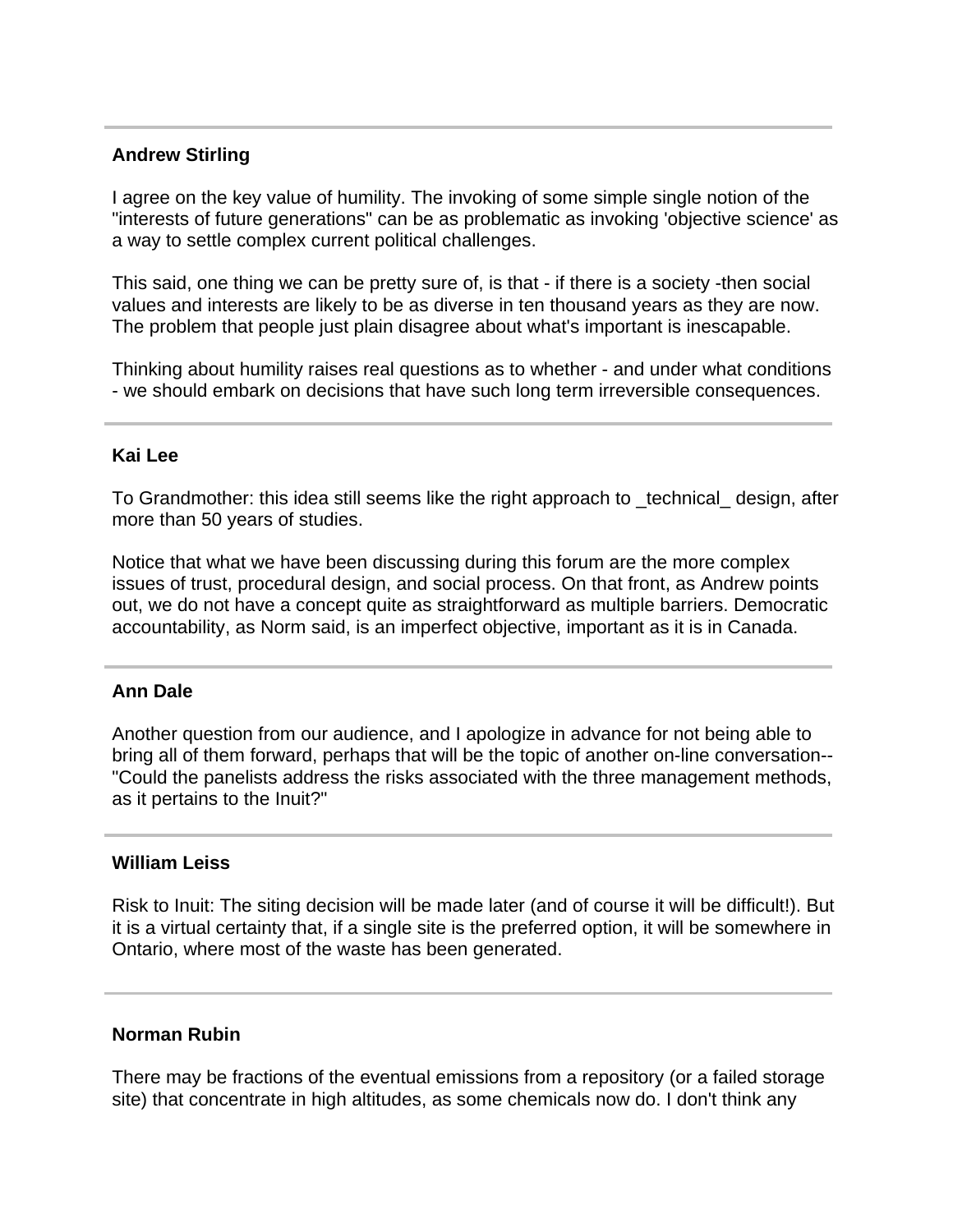serious work has been done on anything in this direction, and it's one of the most egregious omissions from the assessment that AECL did -- virtually ignoring large-scale impacts, which I (and also the Seaborn Panel!) argued had to be assessed and integrated.

Of course, reasonable people can debate the significance of those analyses after they're done, but they should be done.

#### **David Shoesmith**

All toxic chemicals are toxic forever. Radioactive waste over the million year time frame is no different to other chemicals.

As a radio logic hazard the toxicity of the waste decays to the same level it was when first mined in 300 to a 1000 years. Beyond that there are 2 or 3 radioactive species which would have to be ingested (like other toxic chemicals) to cause a biological hazard.

### **Andrew Stirling**

David, I understand the point you are making. But we should be careful about invoking the authority of science behind a phrase like "no different". There are, of course, many differences.

If science is used to assert this kind of point (and I'm not saying you were doing so, though others have), then it risks discrediting science.

The key issue with regard to irreversibility, is that the production of long lived radiotoxic materials through nuclear power is an avoidable choice. It may be that it is justified. It may be that it is not.

But the use of scientific arguments to circumscribe or discourage discussion of the fact that there does exist such a meaningful choice may not be helpful.

### **Norman Rubin**

I believe all parts of that statement are wrong, David. SOME toxic chemicals are toxic forever, but most are toxic because of their chemical form which changes with time and biology, most often in the "desirable" direction.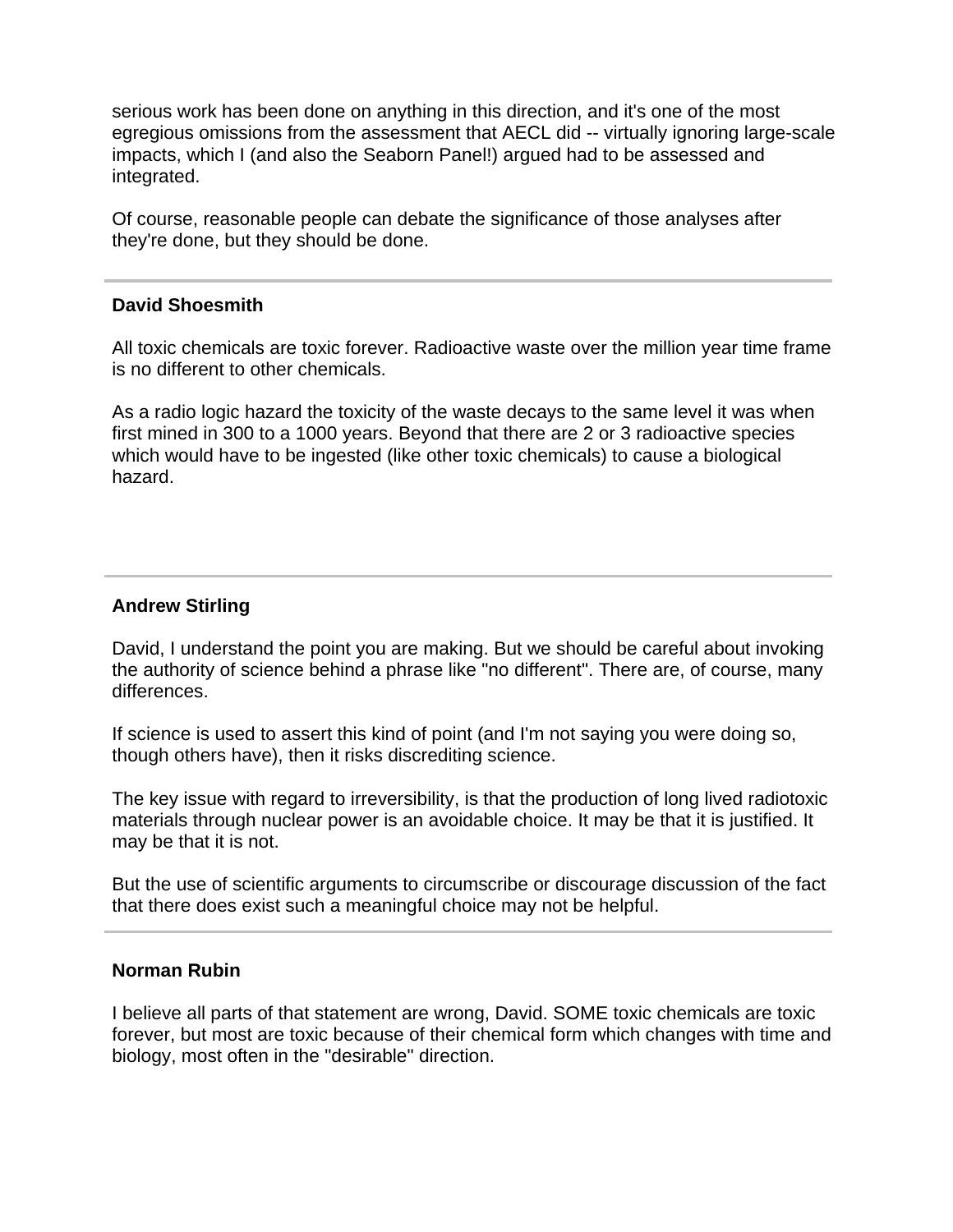Your time-frame for radioactive decay is only true for external, penetrating radiation, which is roughly 0% of the concern with radioactive waste disposal. For toxicity, the time-frame is at least in the OOM of 100,000 years before the material's toxicity drops to the level of the ore -- and it will probably never be as securely stored/sequestered as most of the ore.

### **David Shoesmith**

No, you are wrong, Norm. The question of radiation exposure is the key issue with storage as opposed to disposal. Lead and arsenic are always poisons although we can argue about chemical form. Radioactivity decays with time!

#### **Norman Rubin**

1) The "radiation exposure" you're referring to is overwhelmingly (99++++%) by exposure from ingestion, so telling us about a graph of the penetrating radiation that shines off the bundles is totally off base.

2) I said MOST toxic chemicals. . . and the exceptions are toxic ELEMENTS, which you've named two of. Do you stand corrected?

#### **David Shoesmith**

As I said we can argue about chemical form, but as long as you acknowledge these are just like most of the other chemicals we don't even try to contain then we have no issue.

#### **Ann Dale**

Another question from the audience, "should we be adopting a global rather than just a national strategy?"

#### **Kai Lee**

This is perhaps just a unilateral Yank speaking, but I do not think international institutions have a track record, thus far, that justifies a global approach. Moreover, there is much valuable experience being gained from the diversity of national attempts to deal with this problem. As a practical matter, how to respond to the growing use of nuclear energy in developing countries is an international problem that Canada, with its historical role in the international community, may be able to help with. Especially now that the US has squandered the trust gained in the Second World War.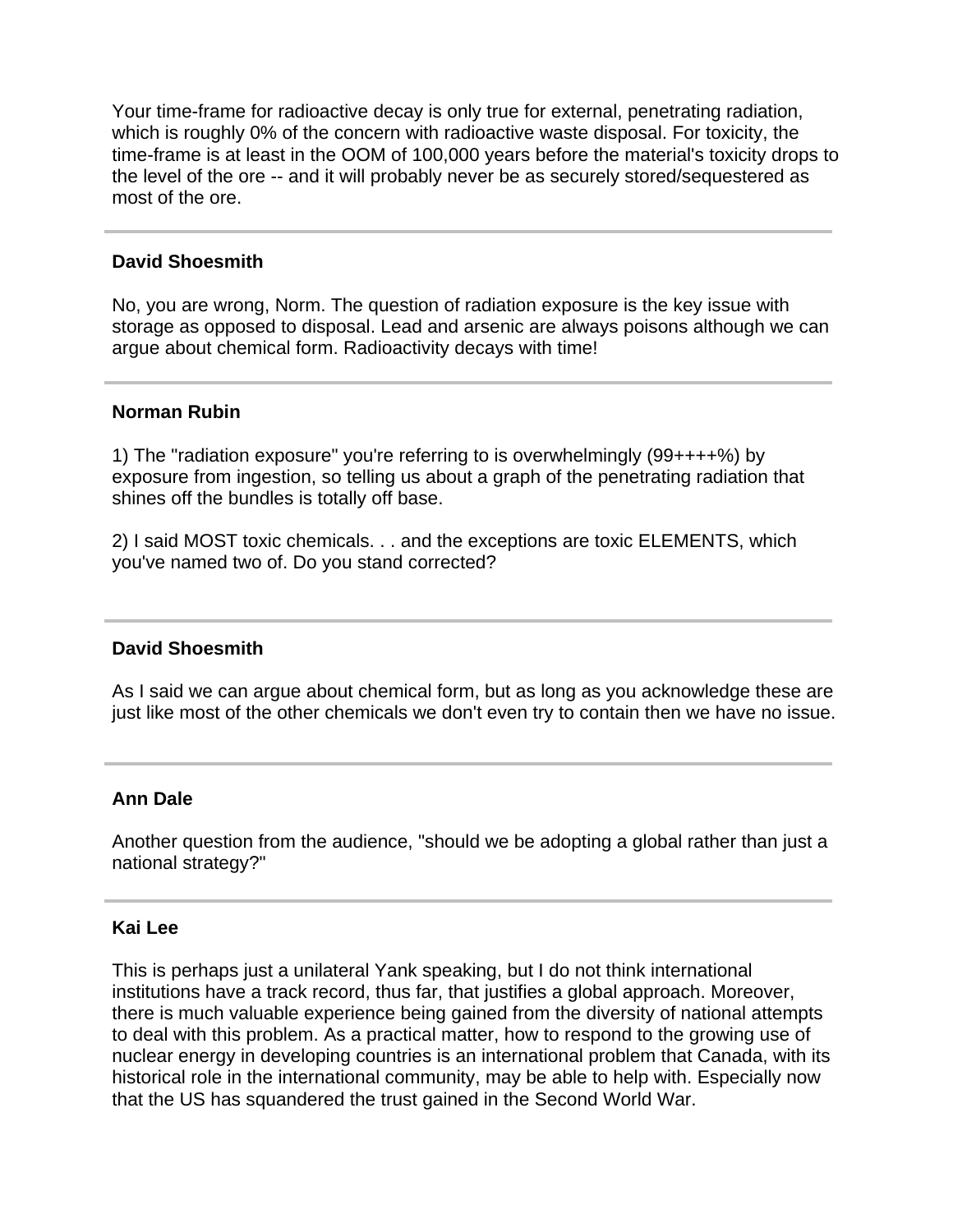### **William Leiss**

If by a "global strategy" one means a single repository for everybody's waste, then no, it's out of the question, because you'd have to be moving all this very hazardous stuff over long distances, oceans, etc. But if you mean learning as much as possible from others who also have this waste, then, yes, absolutely (and that is being done).

### **David Shoesmith**

In terms of developing solutions we are adopting a global approach. The collaboration between different countries is well established and information is readily shared. I get research money from Sweden, Finland, USA .

A common international disposal site would have huge international opposition and is not feasible politically.

#### **Kai Lee**

Another face of the worldwide learning process that is underway is the NWMO itself. If this process succeeds (in some credible sense) in creating a national consensus in Canada about used nuclear fuel, that will be a significant achievement internationally. So the "closing down" aspect of what NWMO does is important far beyond this nation.

#### **Andrew Stirling**

With regard to the merit of 'global strategies', I guess there are pros and cons.

On the plus side, if we draw wide enough boundaries of political discussion and policy choice, then it is only in globally-informed energy strategies that we can find a resolution to the many problems of energy use (of which radioactive waste is but one).

On the downside, one of the key issues in this business is the distribution of risks and benefits. A quest for a 'global solution' would have to be very careful to avoid simply reflecting and reinforcing the huge existing worldwide discrepancies of wealth and power.

#### **Norman Rubin**

I've been puzzled by the "closing down" suggestion since it was first raised. Sure, NWMO is owned and ultimately controlled by the waste-makers, but they've also done more to involve Canadians in this discussion than anybody in history -- and done it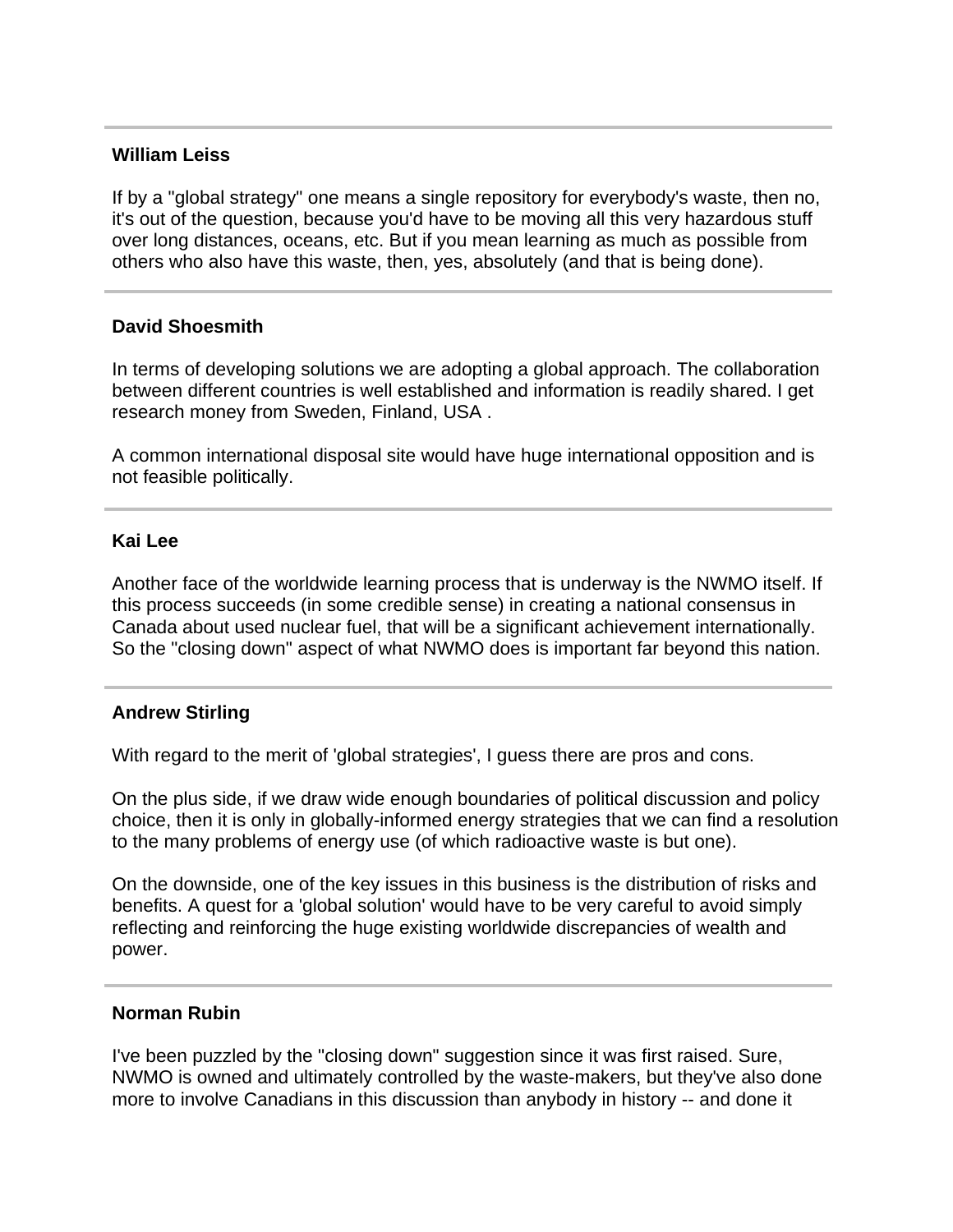pretty well, in my negatively biased view! Is the "closing down" a reference to the fact that they're controlled by the nuclear utilities? If not, what?

Frankly, I think there's WAY more hope that NWMO will make smart decisions than that the federal government will, based on structural corruption (the feds essentially own Canada's nuclear industry) and track record (they've never done anything right in this field).

### **William Leiss**

NWMO was "created" under federal legislation and ordered (under law) to bring a preferred solution to the federal government in Nov. 2005. I for one find it amusing that the federal govt. which couldn't find an acceptable solution over a period of 30 years decided to order a non-for-profit entity to do the job in 3.

### **Kai Lee**

I shan't speak for Andrew, who introduced this term, but what I mean is that NWMO has the potential and mandate to restart a national waste management program that went in the ditch with Seaborn. This is an uncommon thing to achieve, and the fact that a leading critic like Norm expresses the confidence he does is also significant.

## **Andrew Stirling**

I think it was me who introduced this notion. I was certainly not referring specifically to the NWMO process - for which I have a great deal of respect. And the point is not that 'closing down' is bad and 'opening up' is good. There is a time and place for both.

The point is that the enormous pressure to justify decisions and foster trust in existing institutions and practices does lead to a certain emphasis of 'closing down' processes over 'opening up'. There is a lot of scope for beefing up our efforts on the latter front and - despite its merits - the NWMO process may not entirely be an exception.

In case anyone is interested, I've attached a recent effort that tries to explore some of the general issues that arise in mulling over this distinction. I'd be interested in others views.

(file attachment: stirling on opening up and closing down.pdf )

## **Norman Rubin**

FWIW, the system's clock is ~2 minutes fast.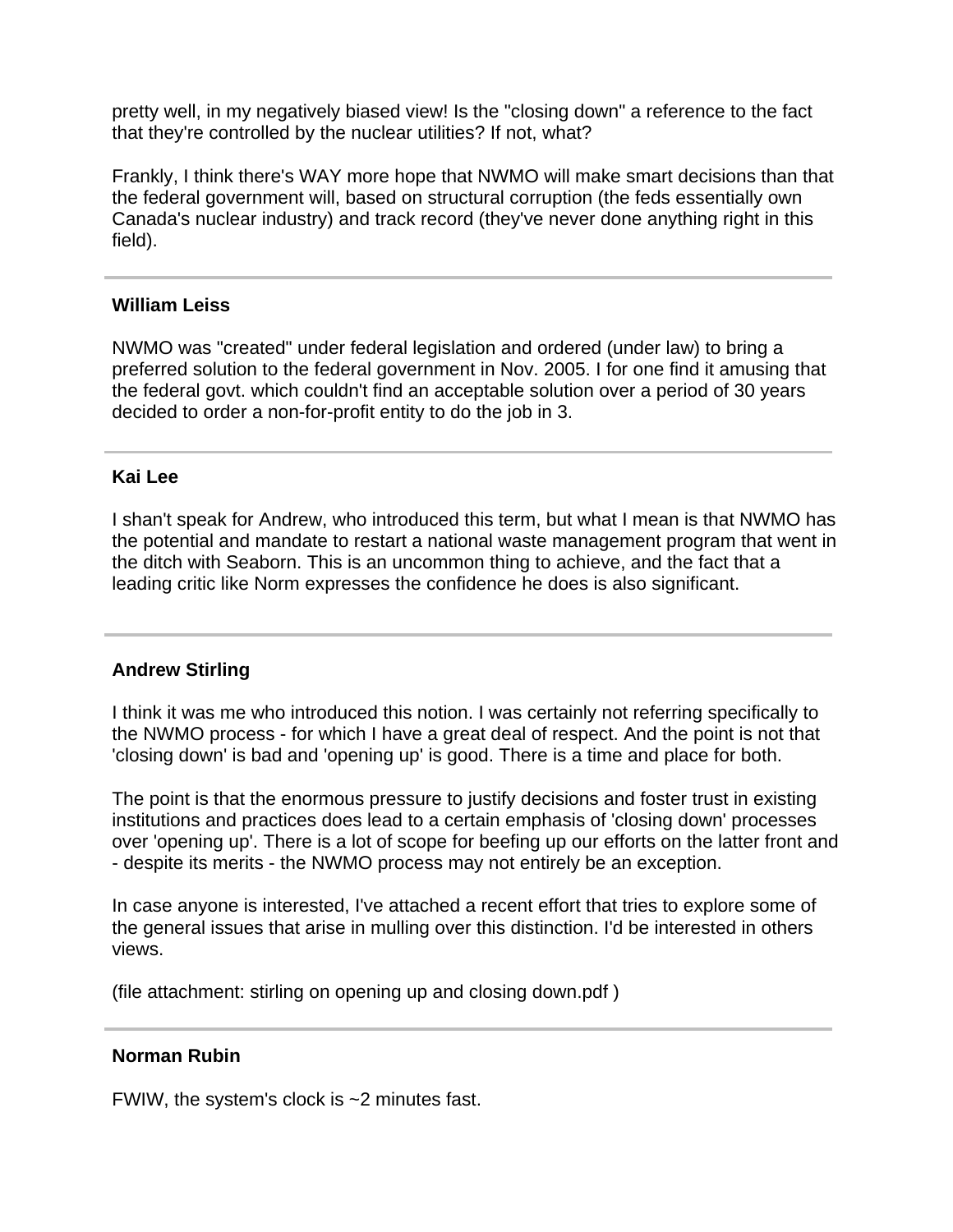www.energyprobe.org has some of the documents I'd cite, and I'll try to make sure the ones I couldn't just find (like our submissions to Seaborn, which are unfortunately still relevant) are restored there.

The issue of acceptable health risk from a repository (which we haven't really broached) gets us into the dichotomy between what's considered an acceptable risk from exposure to radioactive pollution and from non-radioactive pollution, which is both large and important. It's one of the things I think will and must be fixed before we take any irreversible steps.

### **Kai Lee**

I'm a newcomer to the e-dialogue format, so if I may share a comment on our process. This is a slower procedure than an oral panel discussion. That is good and bad. What is bad is that the watchers (including ourselves) can become impatient. What is good is that the writers can be more deliberate, as writing is more deliberate than speaking. I hope the audience will make known its level of satisfaction.

Nuclear waste is a complicated issue, and the more deliberate pace of this discussion seems like a promising development. Notwithstanding the heated debate now in progress on toxicity.

#### **Norman Rubin**

Since most of what I've seen from NWMO is tilting away from prompt permanent disposal (based on public input), my confidence in the process is easy.

#### **William Leiss**

Norm, by prompt do you mean decades? Nothing will be prompt in this business in the normal meaning of that term. The scenario for DGR envisions beginning emplacement around 2035, if memory serves - and that only if everything goes smoothly between now and then!

#### **Norman Rubin**

Yes.

**Ann Dale**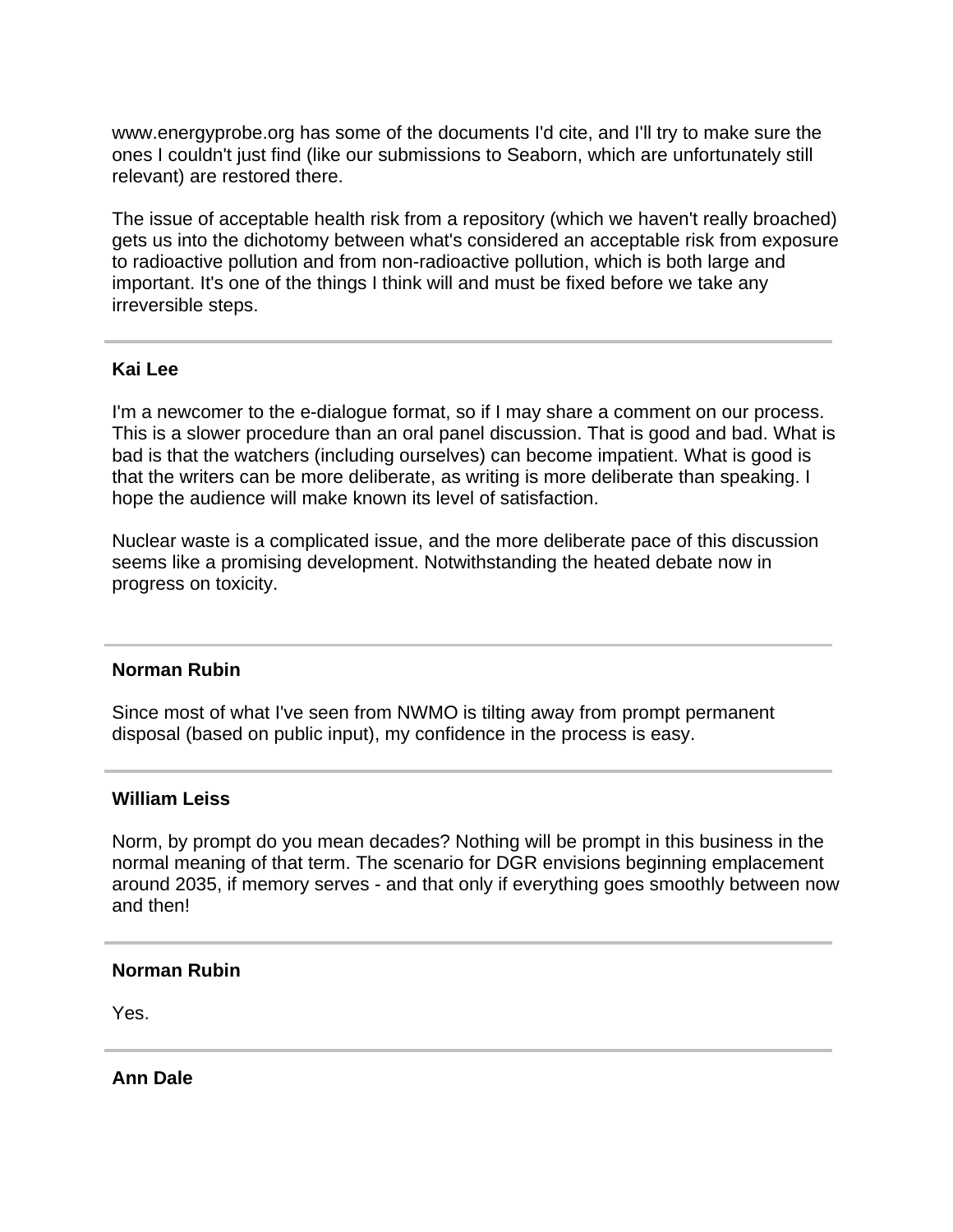I have thoroughly enjoyed our kitchen table discussion, but I still need to learn more about this issue, it wasn't quite as simple as just getting the facts right! There are issues of boundaries, framing, trust, decision-making, ethical considerations for future generations, and many more questions from the audience. I would like to invite you all back to my table in December to share your knowledge once again. Thank you for your time, your intellectual sharing and your trust. Are there any last comments before we close, or references you might wish to share?

### **Kai Lee**

Peace to you, Grandmother. This is a conversation that will continue into your children's children's time.

And thank you, Ann.

### **Andrew Stirling**

Thanks to Ann and colleagues and fellow participants for what to this e-discussion novice has been an extremely interesting experience.

Having been so intent on keeping up with the panel discussion, I feel a little disconnected from the wider circle of those involved in this.

I'd be very interested in how the exercise seems from the position of the 'audience'?

#### **Norman Rubin**

Andrew, by going out to the e-Dialogues Index, you can peruse the public discussion, I think.

#### **Ann Dale**

Andrew, we have a number of interesting questions from the audience that we could not bring forward in the interests of time, and I hope to be able to convince you to participate in a wrap-up e-dialogue where we would bring closure on a number of points raised in this discussion, and the outstanding questions.

#### **Andrew Stirling**

Thanks to Norman for pointing out I can check this myself and to Ann for the further invitation.

If I can make a useful contribution some way further down the line, I'd be happy to try.